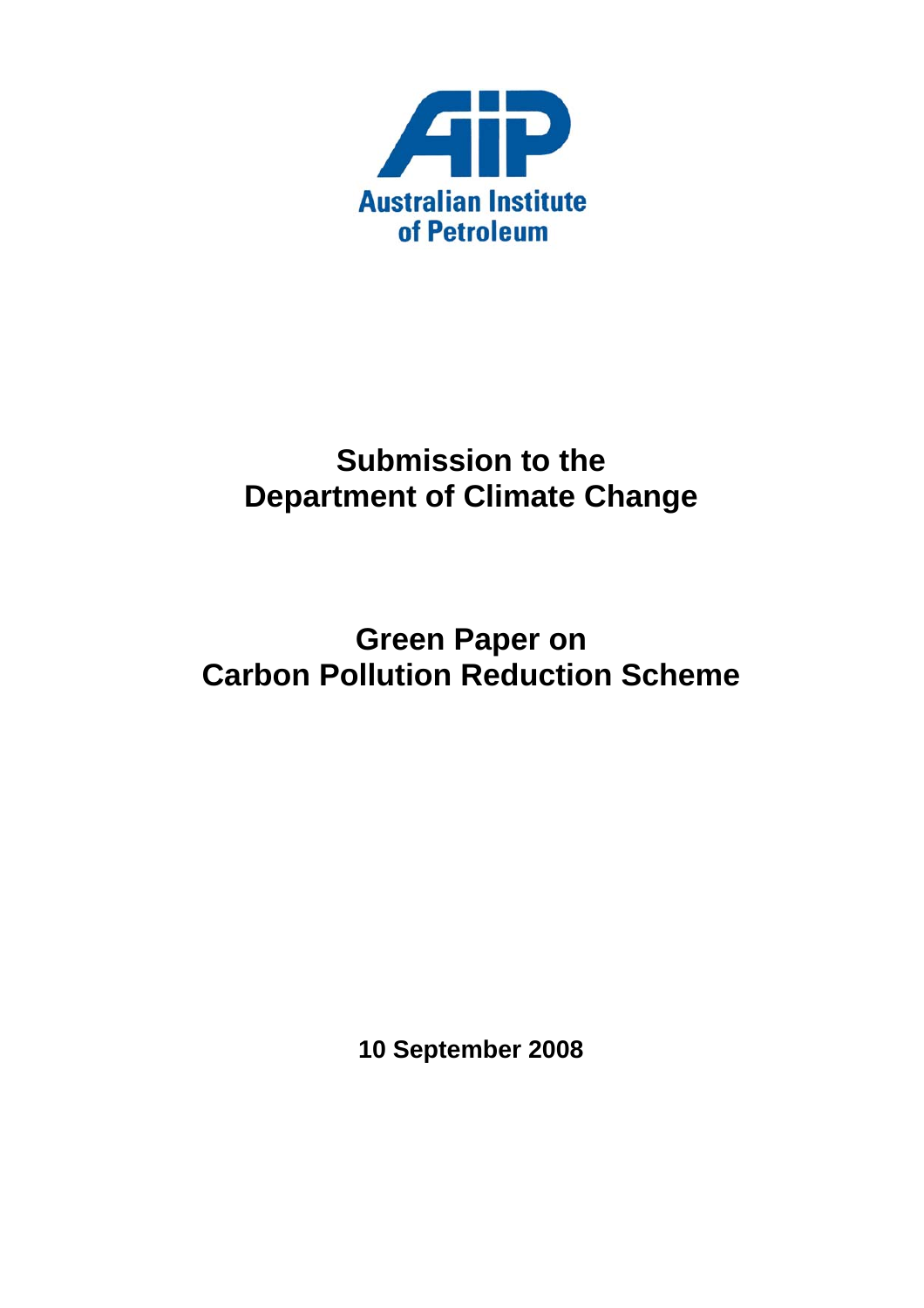# <span id="page-1-0"></span>**ABOUT AIP**

The Australian Institute of Petroleum (AIP) was established in 1976 as a non-profit making industry association. AIP's mission is to promote and assist in the development of a sustainable, internationally competitive petroleum products industry, operating efficiently, economically and safely, and in harmony with the environment and community standards.

AIP member companies play various roles in each segment of the fuel supply chain. They operate all of the petroleum refineries in Australia and handle a large proportion of the wholesale fuel market. However, AIP member companies directly operate and control only a relatively limited part of the retail market.

AIP is pleased to present this submission on behalf of the AIP's four core member companies:

> BP Australia Pty Ltd Caltex Australia Limited Mobil Oil (Australia) Pty Ltd The Shell Company of Australia Pty Ltd

# **Contact Details**

Should you have any questions in relation to this submission, or require additional information from AIP, the relevant contact details are outlined below.

> Dr John Tilley Executive Director The Australian Institute of Petroleum GPO Box 279 CANBERRA ACT 2601 Phone: (02) 6247 3044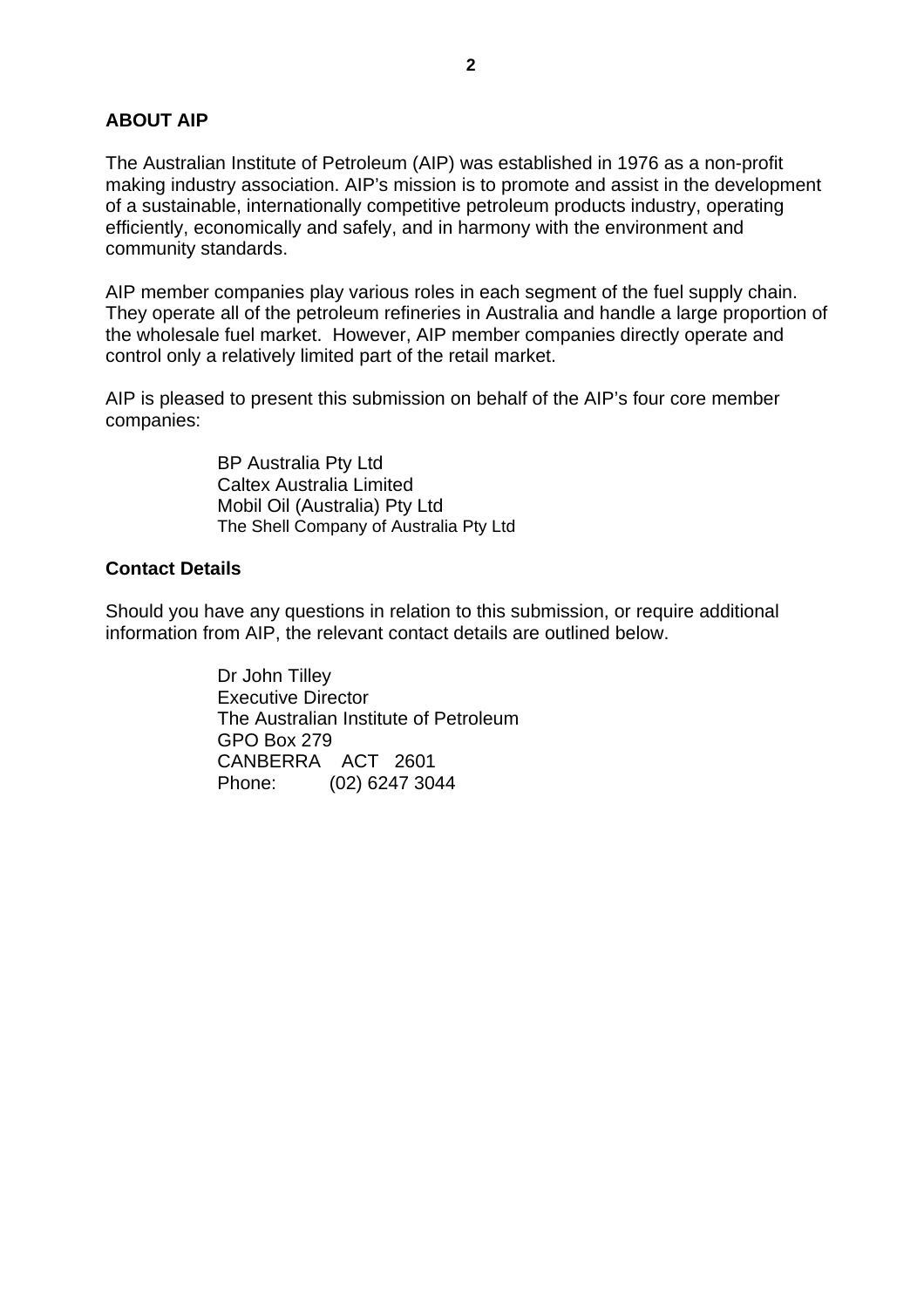| 1                       |                                                                                   |  |
|-------------------------|-----------------------------------------------------------------------------------|--|
| $\overline{2}$          |                                                                                   |  |
|                         |                                                                                   |  |
|                         |                                                                                   |  |
|                         |                                                                                   |  |
|                         |                                                                                   |  |
|                         |                                                                                   |  |
|                         |                                                                                   |  |
|                         |                                                                                   |  |
|                         |                                                                                   |  |
|                         |                                                                                   |  |
|                         | The Methodology for establishing eligibility for EITE assistance  16              |  |
|                         |                                                                                   |  |
|                         |                                                                                   |  |
|                         | Establishing industry baselines to determine the actual allocation of permits  21 |  |
|                         | Alternative approaches to allocation of emissions permits to EITE industries  22  |  |
| 3                       |                                                                                   |  |
|                         | Liquid fuels point of acquittal (domestic production and imports) 23              |  |
|                         |                                                                                   |  |
| $\overline{\mathbf{4}}$ |                                                                                   |  |
|                         | 1. Adjust the excise rate and include carbon costs in fuel sales  26              |  |
|                         | 2. Maintain current excise rate (as inclusive of carbon costs) and Government     |  |
|                         |                                                                                   |  |
|                         |                                                                                   |  |
| 5                       |                                                                                   |  |
|                         |                                                                                   |  |
|                         |                                                                                   |  |
|                         |                                                                                   |  |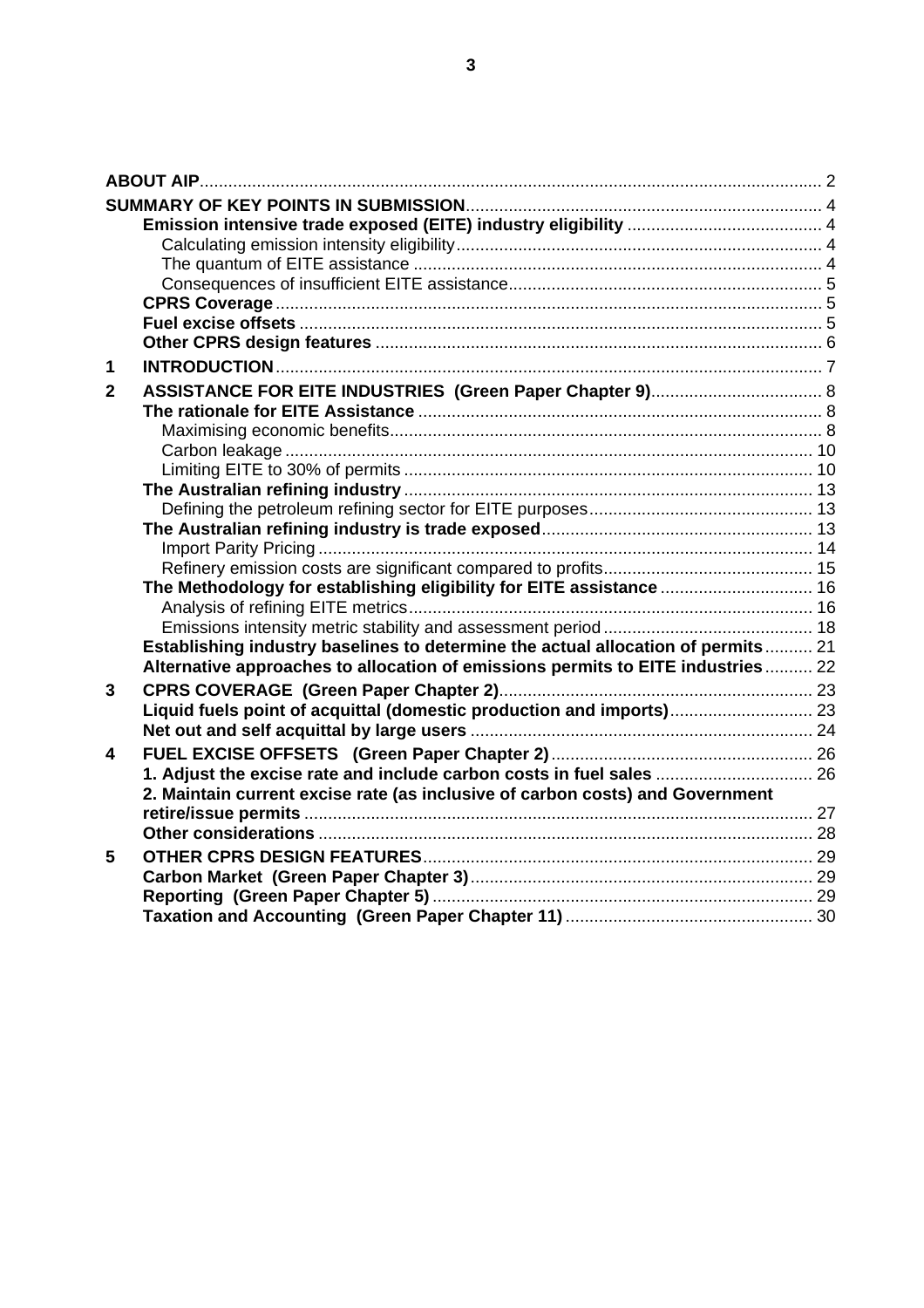# <span id="page-3-0"></span>**SUMMARY OF KEY POINTS IN SUBMISSION**

# **Emission intensive trade exposed (EITE) industry eligibility**

- The rationale for EITE status is that a facility is entitled to assistance to offset the loss of international competitiveness when it competes against facilities that have no similar carbon costs.
- The Australian refining industry is trade exposed.
	- o There are significant imports of all petroleum products into the Australian market and there are no meaningful barriers to entry for these imports.
	- o Australian refineries price their product reflecting import parity prices and have no ability to pass additional costs through to customers.
	- o Australian refineries compete against countries that do not impose carbon costs such as, Singapore, India, Taiwan and South Korea, which together supply around 25% of Australia's liquid fuel needs.
- Carbon leakage from the Australian economy will occur with the loss of future capital investment and transfer of Australian production to competitors located in nations that do not have carbon constraints and that appear very unlikely to introduce a carbon constraint in the foreseeable future.

# Calculating emission intensity eligibility

- The Australian refining industry is emissions intensive.
- AIP believes the transition path to a global carbon price should be seeking to maximise the economic benefits to the Australian economy by ensuring that changes can be efficiently accommodated in a reasonable timeframe by affected businesses.
- The metric for EITE assistance should reflect the individual value of the activity to the Australian economy
	- o value added or net revenue metrics would be appropriate
	- o gross revenue would not be appropriate as it distorts eligibility away from high input cost processes and late chain processes.
	- $\circ$  AIP considers that it is possible to construct the required data from audited company accounts and income tax returns.
- AIP proposes this metric should be calculated on an industry basis taking account of the full business profitability cycle.
- AIP believes the eligibility for EITE assistance should be reviewed every 3-5 years to ensure that there are no unintended adverse outcomes of EITE policies that are implemented.

# The quantum of EITE assistance

- There should be 100% assistance for EITE industries to avoid underutilised capital and other economic losses.
- AIP does not support the concept of differentiating the level of assistance for EITE industries by the proposed 60% and 90% levels in the Green Paper.
	- o Because of the highly cyclical nature of petroleum refining and many other potential EITE businesses, the determination of eligibility for EITE assistance should be based over a period of time sufficient to cover the normal business cycle and not 2 years as proposed in the Green Paper.
- The allocation of permits to EITE industries should not be limited to 30% of the total permit pool
	- o The total volume of permits should be a function of the required permits to meet the government's stated election policy principles (refer Labor' Plan for a Stronger Resources Sector) to not disadvantage EITE industries with the introduction of an emission trading scheme.
	- o The linkage of low income household assistance and low emission technology financial support to the CPRS revenue/permit stream is not valid, as successive governments have funded these measures from general revenue.
- Any decay of EITE assistance should be matched to the uptake of carbon constraints by regional competitor nations and not to the national emission trajectory.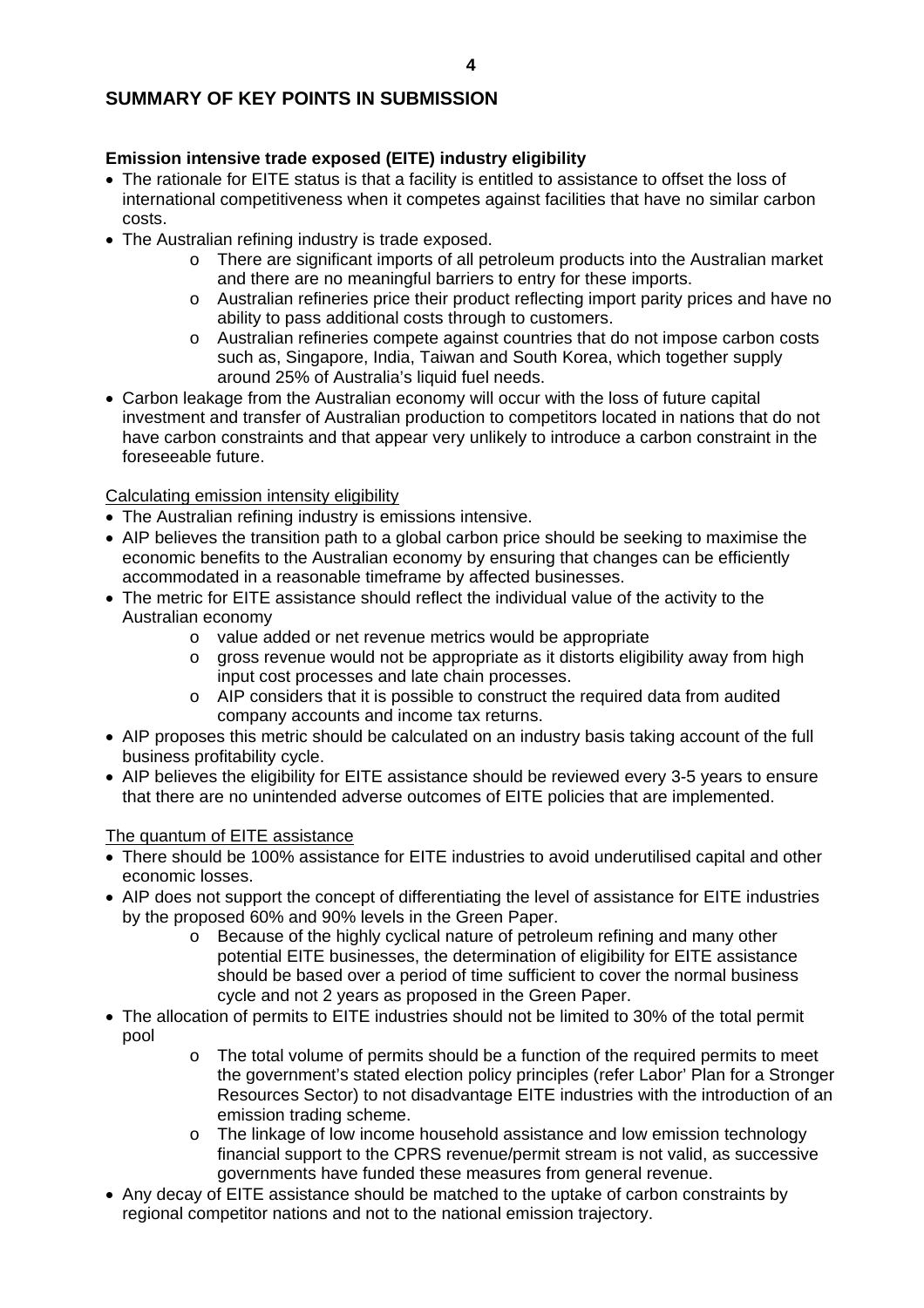- o The approach proposed in the Green Paper will impose costs on Australian business that it would not face if all nations imposed equivalent carbon costs on business
- <span id="page-4-0"></span>• Permits should be allocated to individual facilities on the basis of actual emissions.
	- $\circ$  AIP does not consider that a benchmarking process can feasibly ensure equity and certainty between facilities.
- AIP advocates that the actual allocation of permits for refineries should be based on an index of emissions per unit of input, averaged over a number of years.
- AIP believes that the base index should be calculated for each refinery so that the multiple design and operating differences between refineries do not advantage or disadvantage particular refineries.

#### Consequences of insufficient EITE assistance

- If sufficient EITE assistance is not provided Australian refineries will face significant additional costs not faced by competitors and there may be a rapid decline of the Australian refining sector.
- If the Australian refinery industry closes, there will be adverse impacts on Australia's liquid fuels supply security, loss of petrochemical industry feedstock, loss of engineering and other technical expertise and significant localised losses in economic activity.
	- o Box 1 provides a summary of the broader benefits of the refining industry.

#### **CPRS Coverage**

- All Kyoto protocol gases should be covered where it is administratively efficient to do so.
- An upstream point of acquittal for liquid fuels is the most administratively efficient option, with the point of acquittal for all liquid fuels being at the point at which fuel excise is imposed on fuels entering the Australian market. This approach will ensure that all liquid fuels used in Australia (including for stationary energy as well as for transport purposes) are subject to an appropriate carbon price.
	- o All fuels produced in Australia as well as all fuels imported into Australia should be covered by this approach, subject to specified exemptions for very small volumes of imported fuels where it is clear those imported fuels will not enter the general Australian fuels market
- In principle, large emitters should be responsible for the emissions associated with the liquid fuels they use, however, given the Government's preferred approach of upstream acquittal for liquid fuels, liquid fuel self-acquittal by large users should be subject to the establishment of appropriate mechanisms to enable the emissions liability to be transferred from the fuel supplier to the fuel user, and the liability transfer recorded by the CPRS Regulator
	- o These mechanisms would be dependent on fuel suppliers being able to set up the necessary accounting etc systems to track fuel sales without carbon prices, and there being clearly established links between sales by fuel suppliers and fuel used by large emitters.

#### **Fuel excise offsets**

- The Government has proposed to offset the impact of carbon prices on some liquid fuel users for various periods of time by providing a 'cent-for-cent' reduction in the fuel excise rate for those liquid fuel users.
- The key issues are how to exactly match the fuel excise reduction with the expected daily fluctuations in the carbon permit price at the bowser. Consideration will also need to be given to how the options to deliver the excise offset will impact on the development of the Australian carbon market and liquidity in that market.
- Potential options for delivering the excise offset are
	- o Adjust the excise rate on a regular, and frequent, basis to reflect the prevailing carbon costs associated with the use of those liquid fuels, with fuel suppliers being liable for upstream acquittal of those fuel emissions
	- o Maintain the current fuel excise rate, with Government hypothecating a portion of the excise revenues to the CPRS fund, and the Government retiring/issuing the appropriate number of emissions permits associated with the fuel use.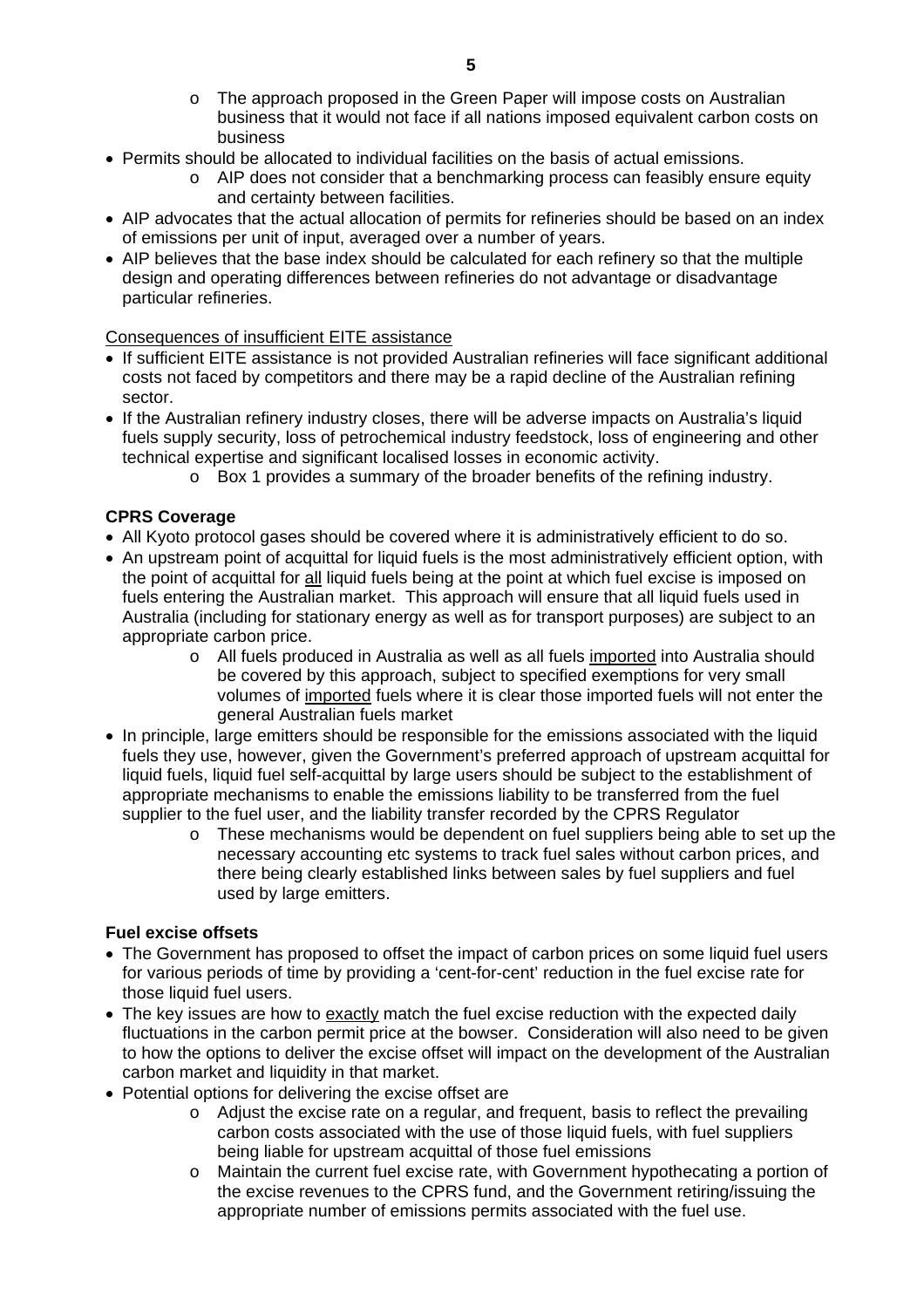- o Other options may be identified by Government and industry stakeholders for further consideration.
- <span id="page-5-0"></span>• These options would require consideration of adjustments to the fuel tax credits and the energy grants credits which are paid to various businesses to establish their net excise liability related to fuel use
- The Henry Taxation review considerations of the fuel excise arrangements will also need to be finalised at an early stage in order to be integrated into the CPRS design features for an orderly start of the CPRS in mid 2010.

# **Other CPRS design features**

- AIP generally supports the preferred positions 3.1 to 3.6 outlined in Chapter 3 of the Green Paper on design of the carbon market, but suggests that there should be some additional flexibility in permit borrowing limits in the initial years of the CPRS.
- AIP emphasises the importance of matching the CPRS reporting and assurance design features with those currently applying under the fuel excise arrangements. In particular, the creation of differing regulatory regimes under the fuel excise and CPRS systems should be avoided in the interests of administrative efficiency and regulatory certainty.
- Where upstream acquittal of emissions is to be used in the CPRS, reporting requirements will need to be adjusted in the CPRS and NGERS legislation to ensure that either Scope 1 emissions are separated into emissions to be acquitted and emissions already acquitted by an upstream entity, or the definitions for Scope 2 emissions will need to be adjusted to include emissions for which there has been upstream acquittal, such as liquid fuels.
- Taxation and accounting rules associated with carbon emissions permits should be very clearly defined before the commencement of the CPRS. AIP is particularly concerned that international and Australian accounting standards remain very unclear and ambiguous about the treatment of carbon emissions permits.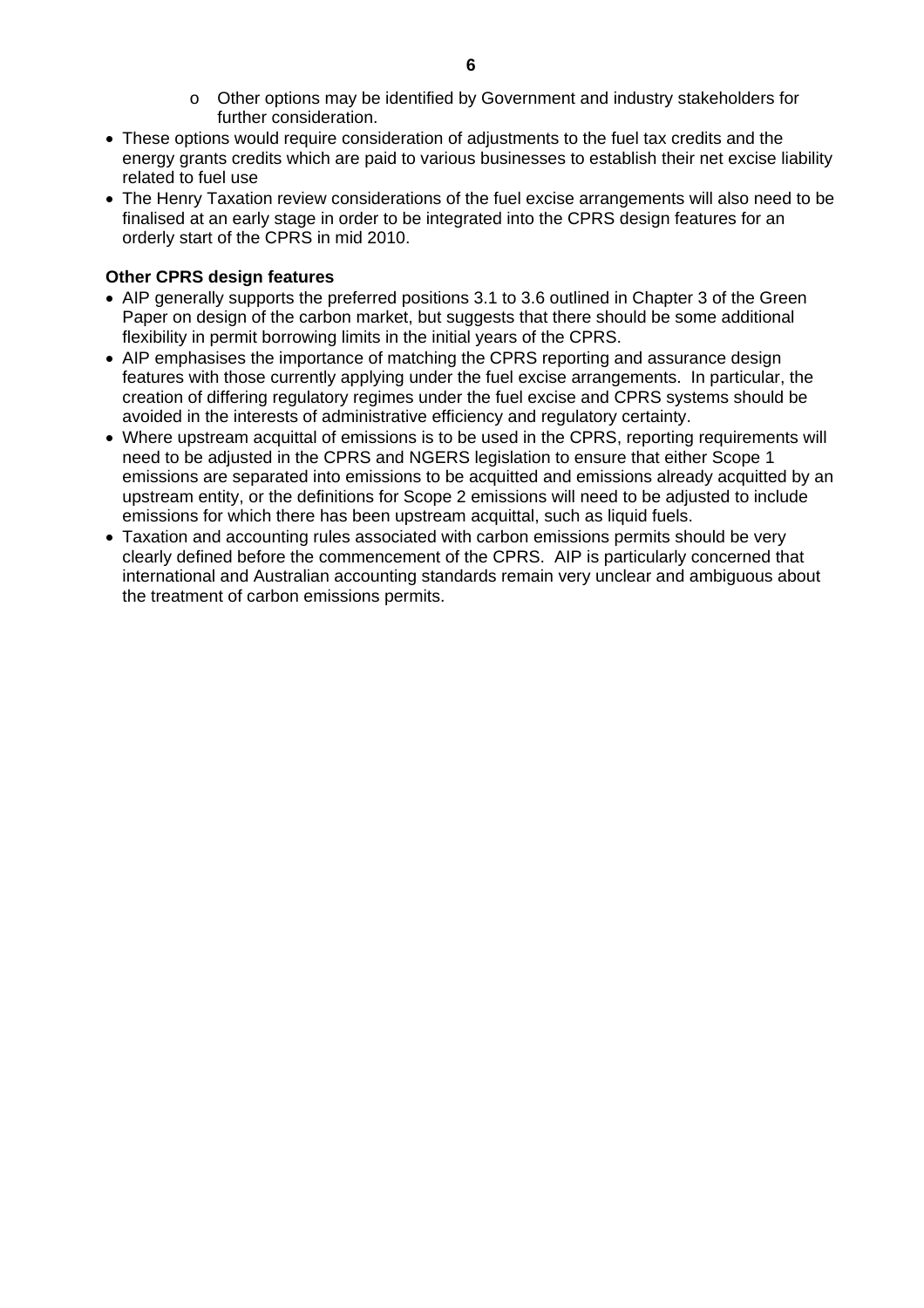# <span id="page-6-0"></span>**1 INTRODUCTION**

The issues addressed in this submission are those which have a direct link to fuels/refinery issues in the Government's proposed Carbon Pollution Reduction Scheme (CPRS).

There are a broader range of issues associated with the design features of the CPRS which AIP member companies will be addressing through their contributions to other industry association submissions, such as submissions from the Business Council of Australia and the Australian Industry Greenhouse Network, as well as through their own submissions on company specific issues.

As flagged in the body of the submission, AIP expects to be making further submissions to Government on aspects of the Green Paper, in light of clarification of key issues through discussion with the Department of Climate Change on point of acquittal, excise offsets and EITE policy.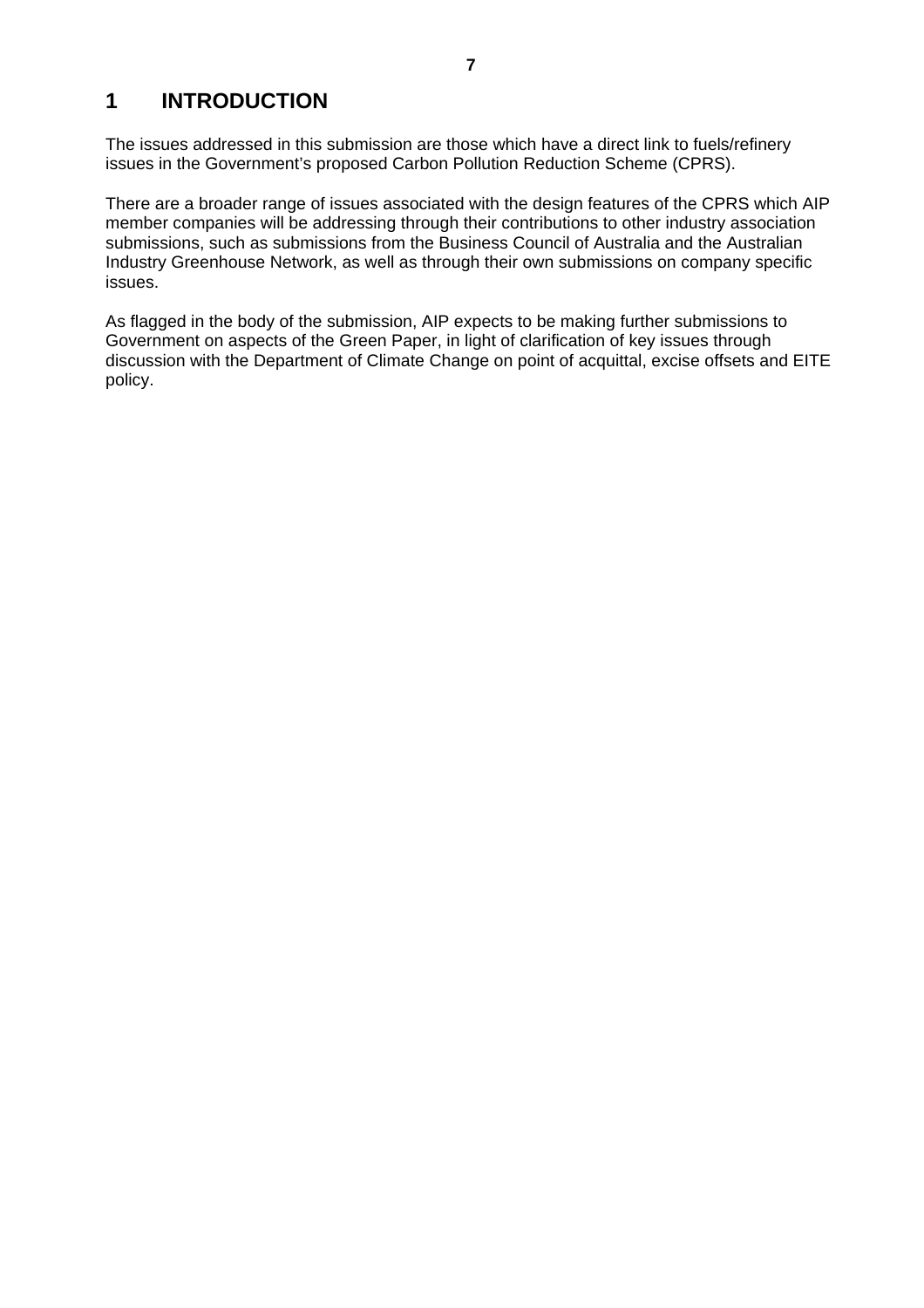# <span id="page-7-0"></span>**2 ASSISTANCE FOR EITE INDUSTRIES (Green Paper Chapter 9)**

# **The rationale for EITE assistance**

#### Maximising economic benefits

The general approach of the Green Paper concentrates on managing the transition to a low carbon economy without sufficient consideration of the impacts on economic growth and industrial development. Without the economy wide modelling results that are expected to be delivered by Treasury in October, it is very difficult to assess the overall economic benefits. Even then, AIP does not consider that the Treasury modelling will deliver sufficient guidance to provide a full picture of the range of economic impacts, particularly detailed sectoral impacts. AIP member companies will be presenting information on the impacts on individual facilities in their responses to the Green Paper.

**The main purpose stated in the Green Paper (p. 295) of providing EITE assistance "is to provide assistance to those industries that face the greatest material impact of the carbon cost and that are constrained in their ability to pass through these costs because of international competition". This approach recognises that Australian based businesses compete with similar businesses located in countries with no prospect of introducing a carbon price in the foreseeable future. AIP supports this approach to EITE assistance and expects that the Australian Government will provide sufficient EITE assistance to ensure that Australian industry is not disadvantaged.** 

These expectations were reinforced in the election platform of the Rudd Government that stated in Labor's Plan for a Stronger Resources Sector that the government would:

- Ensure that Australia's international competitiveness is not compromised by the introduction of emission trading
- Consult with industry about the potential impact of emissions trading on their operations to ensure they are not disadvantaged
- Establish specific mechanisms to ensure that Australian operations of emissions intensive, trade exposed industries are not disadvantaged by emissions trading.

If Australian based businesses are subject to a carbon price and there is open trade in the product concerned, then the locally based business will lose market share to the imported product which is not subject to a carbon constraint. **Australian production will decline over time leading to a decline in Australian carbon emissions. However, this will not lead to a reduction in global carbon emissions, as Australian based emissions will be replaced by the carbon emissions associated with the foreign production.**

On this basis, AIP had expected the Green Paper to propose an EITE mechanism which sought to remove all risk of a decline in Australian businesses due to emissions trading while ever import trade competitors are not subject to equivalent carbon emissions costs. AIP does not believe, based on the Government's election commitments, that it is appropriate to dismiss the case for full EITE assistance by contending that changes in the cost structure of industries are not unusual and that it is not unusual for government policy to change cost structures. While AIP recognises that it is the prerogative of the government to reflect the priorities and values of the government, there is also a natural justice argument that industry investments were made in good faith with an expectation of no radical changes in government policy that might undermine the competitiveness of the industry.

In particular, AIP does not agree with the argument on p.292 of the Green Paper that changes in cost structures do not elicit a government response or that assistance is not usually provided to offset the changes in domestic policies. There is a long history of Australian Governments providing transitional assistance to industries that have been adversely affected by an external shock, such as agriculture (particularly drought assistance), motor vehicles, textiles and film making. The claims of government not providing assistance to offset domestic policy are also not correct as is evident from the tariff reduction debate and sectoral plans since the 1990s, as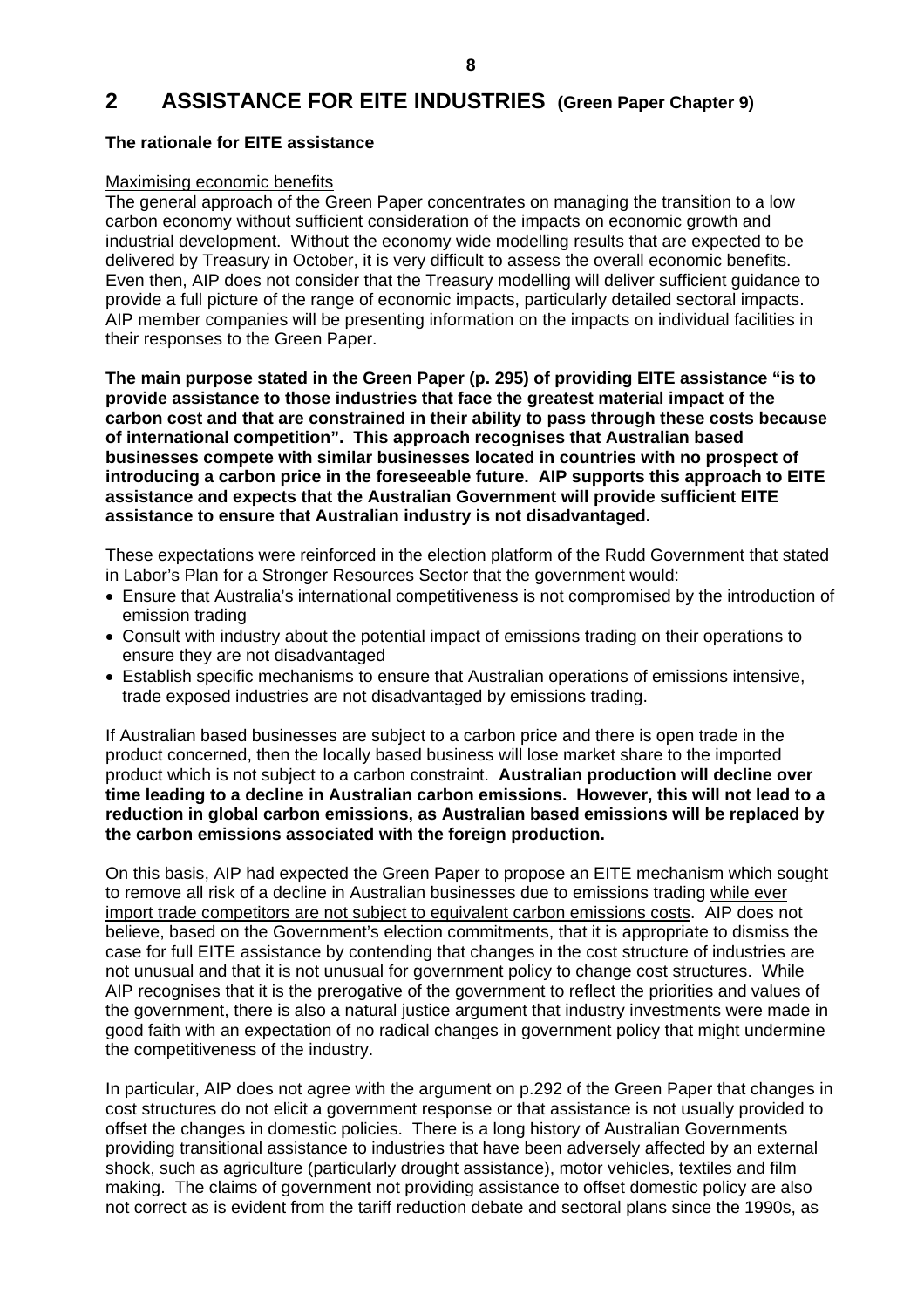#### **Box 1 Broader economic benefits of the Australian refining industry**

The Australian refining industry provides energy security for Australia:

- The refining sector provides a diversity of domestic fuel supply options in addition to those available through imports of petroleum products.
- There is greater national sovereignty over a range of important policy settings, such as fuel and emission standards, climate change policy, transport policy and the management of liquid fuel supply disruptions.
- The ability to convert domestic oil production into useable product provides a "production of last resort" for both fuel supply security and national security objectives.

While the Australian refining industry contributes a relatively modest 0.2% of GDP, the industry underpins the competitiveness of liquid fuel intensive industries such as mining, agriculture and transport.

- Australia has among the lowest pre-tax and post-tax fuel prices in the OECD.
- Refinery production underpins supply chain efficiencies and responsiveness to changes in demand.
- Fuel supply infrastructure is usually a key component of any infrastructure development. Uncertainty surrounding the sourcing of ongoing fuel supplies would require greater sizing of fuel storage and distribution infrastructure, making the central infrastructure asset less economic.

The Australian refining industry contributes the benefits of a high value added industry

- A highly skilled workforce of around 9,000 people.
- Domestic expertise on fuels issues and fuel technology assessments.
- Expertise from international affiliates flows readily into Australian policy debates and commercial practice.
- Domestic management of the liquid fuel supply chain.
- A considerable economic activity in its own right contributing significantly to the Australian economy and local communities. In 2007, the Australian refining industry generated the following financial contributions
	- o \$47 billion in revenue (excluding excise payments)
	- o \$15 billion in excise taxation collections
	- o Almost \$1 billion tax payments (excluding excise)
	- o \$1 billion in direct investment in Australia<br>
	o \$400 million of wages and salaries payme
	- \$400 million of wages and salaries payments.

If the refining industry was to reduce significantly in capacity, or to close down in Australia, these benefits would be lost and the following consequences would need to be addressed:

- The loss of a major competitive advantage for liquid fuels intensive business and higher costs for Australian consumers.
- The Australian liquid fuels supply system would be more vulnerable to fuel supply disruptions probably leading to:
	- o Reduced ability of Australian governments to deal with supply disruptions
	- o Additional risk premiums for industries exposed to liquid fuels supplies
	- o Additional storage requirements and costs though the supply chain.

In assessing the economic benefits of emission trading, a central policy question is whether the industry has the capacity to adjust. From a practical point of view, any government action that leaves underutilised capital (ie outmoded before its proper time) will result in an unnecessary loss to the Australian economy. The issue of underutilised assets is particularly pertinent for capital intensive industries with long lived assets.

Australian refineries can be competitive under a global carbon price and managing the transition path when most competitors do not have a carbon constraint is a central policy challenge.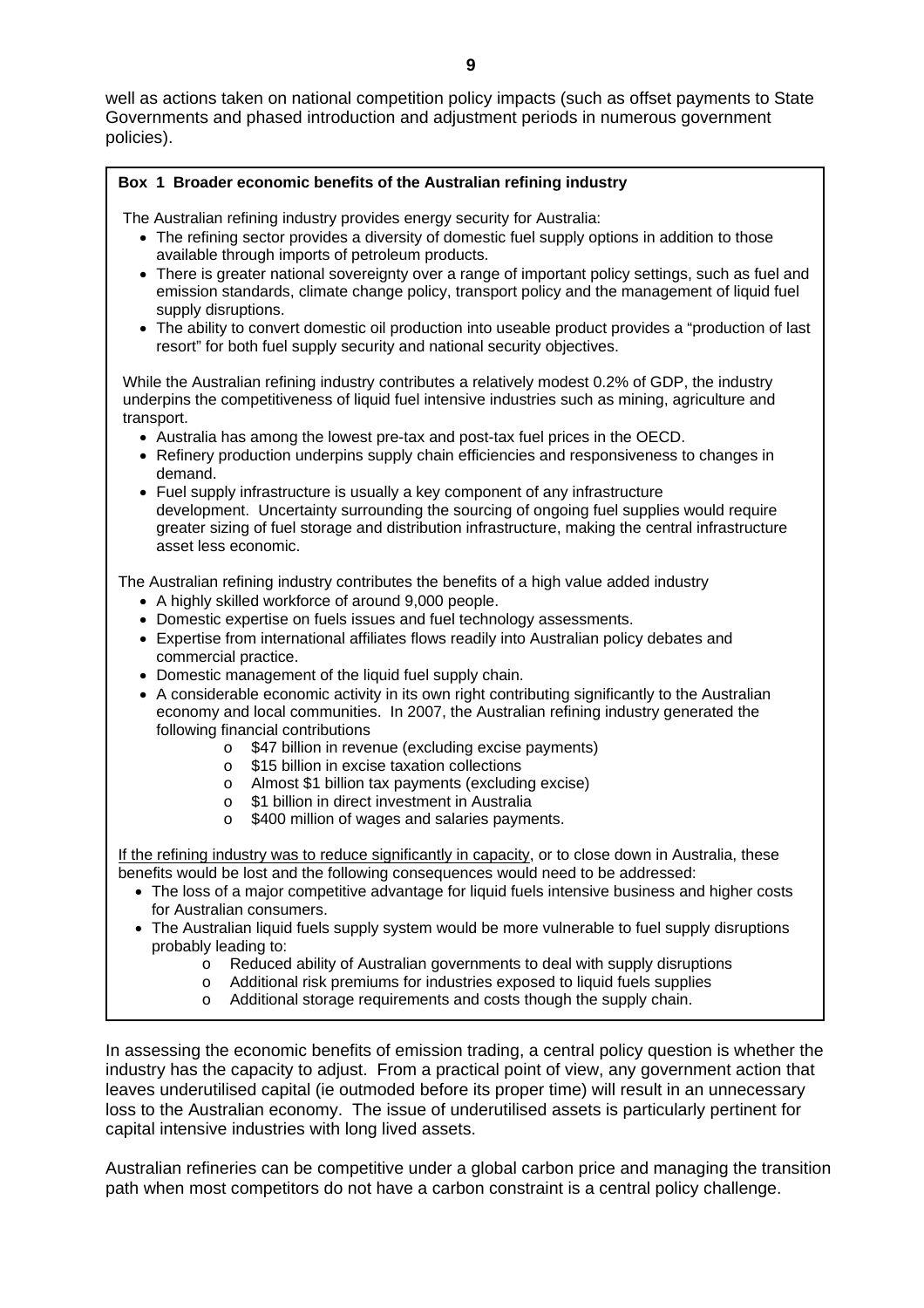<span id="page-9-0"></span>**AIP considers that Government policies that provide a clear transition path while taking adequate account of the transitional issues such as the lack of a global carbon constraint will maximise the economic benefits for Australia. In this context, AIP considers that EITE policy must fully recognise the disadvantage faced by Australian industry when competing with imports from countries with no carbon emission constraints.** 

#### Carbon leakage

Carbon leakage should be a serious concern for policy makers as it reduces Australian production and jobs and, depending on the industry, adds to global carbon emissions.

The Green Paper defines "carbon leakage" as an industry relocating to another jurisdiction and utilising higher emissions technologies, thereby increasing the net amount of emission as carbon leakage. AIP does not consider this to be an adequate definition because leakage also occurs when Australian production is transferred to a country that has no emission constraints.<sup>[1](#page-9-1),[2](#page-9-2)</sup> If Australian production is transferred to a country that has no emission constraint, the associated emissions reduction in Australia will be taken up by some other Australian industry inside the overall Australian emissions cap and as a result, global emissions will increase.

#### **AIP considers a more appropriate and realistic definition of carbon leakage would be the transfer of Australian production to facilities that do not face equivalent carbon constraints.**

This definition would also be more reflective of the Government's election commitments on the treatment of EITE industries within an Australian ETS.

#### Limiting EITE to 30% of permits

The preferred position in the Green Paper is that the maximum level of assistance to EITE industries should be 30% (including agriculture) of the total emissions permits. The rationale appears to be that this level allows for the funding of household and low emission technology support. AIP considers that this approach contravenes several principles enunciated in the Green Paper, particularly the EITE objective of offsetting the adverse competitive effects while major competitors have no prospect of any carbon cost for the foreseeable future.

The initial calculation of EITE assistance, and any decay in the level of EITE assistance, needs to be based on a sound understanding of the capital investment cycles, the technology deployment and emissions abatement opportunities of each particular industry. This will ensure the efficient use of capital and in particular the efficient retirement of capital, that is, the transition path for the industry should seek to ensure that there is no underutilised capital.

The action to limit the amount of EITE assistance to an arbitrary 30% (including agriculture) of emissions permits clearly does not accord with the comments on p.294 of the Green Paper that give priority for assistance towards existing industries, particularly those with significant sunk capital investments, few opportunities to reduce emission profiles and a limited capacity to pass through the carbon cost.

AIP is strongly of the view<sup>[3](#page-9-3)</sup> that the Australian emissions cap needs to be set on the **basis of what other countries are prepared to do as well as the performance of those countries in maintaining their emissions within their cap. If Australia moves beyond the performance of other countries it will lead to premature shutdown of industries that** 

<span id="page-9-1"></span><sup>1</sup> European draft directives define the criteria for carbon leakage as "whether it is possible for the sector or sub sector to pass on the costs of the required allowances in product prices without significant loss of market to **less efficient carbon installations outside** 

<span id="page-9-2"></span>the community".<br><sup>2</sup> The European Petroleum Industry Association (EUROPIA) has argued that a correct definition could be, "whether it is possible for the sector or the sub sector to pass on to **end users** the costs of the required allowances for production without significant loss of market share to installations outside the community **not subject to equivalent CO2 emissions constraints, or to bear those costs without significant deterioration in profitability and loss of international competitiveness."**

<span id="page-9-3"></span>See AIP submission to Garnaut Review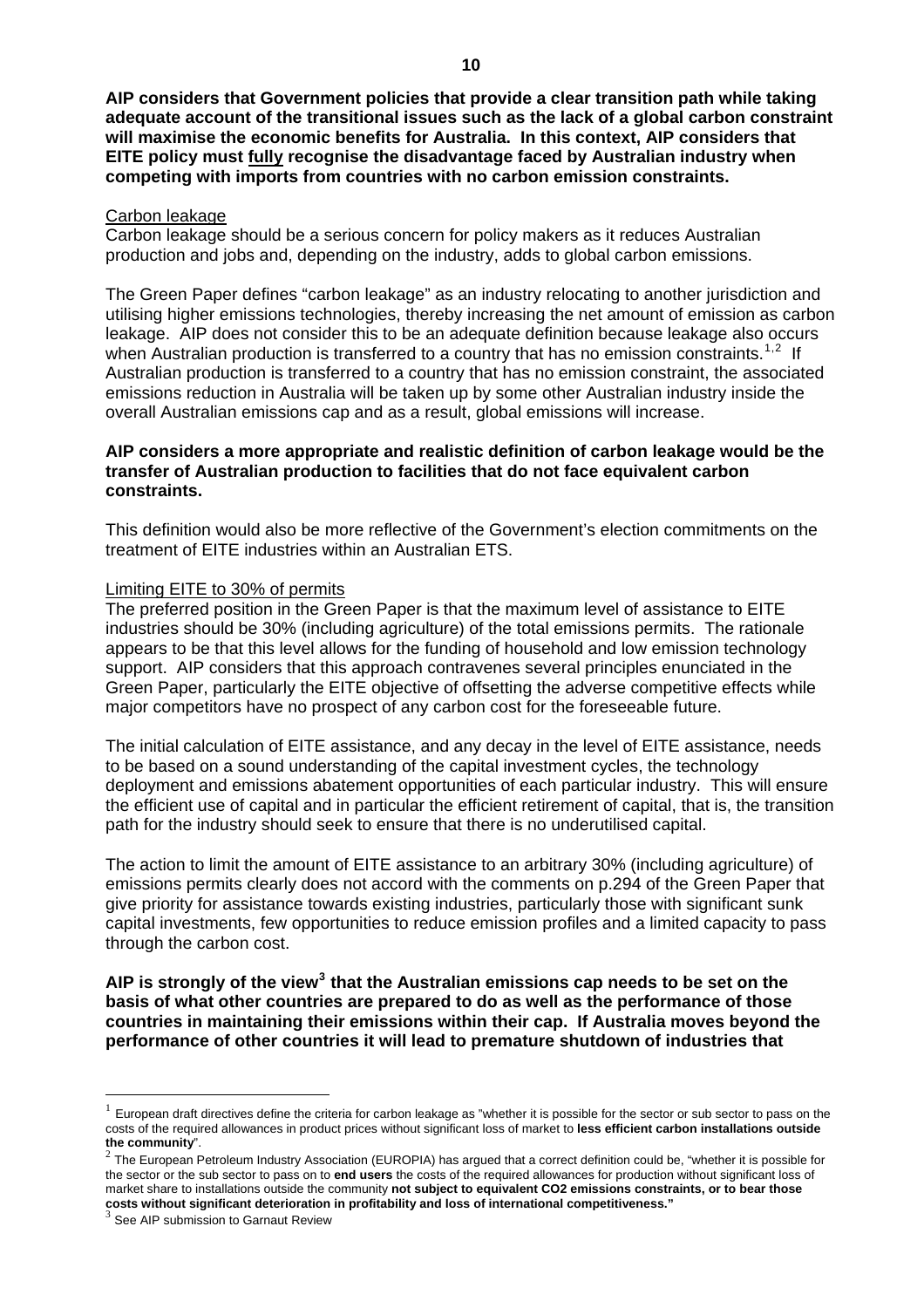#### **would have survived under a global carbon price and result in potentially significant underutilised capital.**

In addition, the arbitrary limit of 30% cap (including agriculture) seems to be counter intuitive to other proposals in the Green Paper to adequately compensate industries that will be disproportionately disadvantaged by the introduction of an emissions trading scheme.

AIP is concerned that the allocation of the revenue stream between various categories is arbitrary and the funding to EITE appears to be a residual amount after the other priorities are funded. There is no cost benefit analysis of the relative merits of proceeding in this manner. The Green Paper has presented no modelling to support the revenue requirement to compensate low income households. In addition, there are no reasons given as to why it is now appropriate to hypothecate emissions trading revenue to support low emissions technologies which are currently funded out of consolidated revenue.

In setting a 30% limit on EITE assistance, there also appears to be an underlying assumption that industries have a potential emissions reduction path that can ameliorate the impacts of the cost disadvantage imposed by the proposed framework. In the refining and other capital intensive industries this is not the case; the emission profile is largely fixed by the capital equipment that is installed. While there are some investments and process actions that can be employed to reduce emissions, these reductions are marginal in the Australian refining industry and in most cases have already been made (see Box 2).

AIP also has serious reservations about the argument that increasing EITE assistance will place an excessive burden on the rest of the economy, particularly households. This argument can only hold where the Australian cap decreases significantly faster than international competitors. If other nations do not commit to and deliver significant emissions decreases there is no case for significantly ratcheting down the Australian cap. AIP believes that increasing the available permits for allocation to EITE industries from 20% to 45% (excluding agriculture) as proposed by AIGN would not have a significant impact on households or other sectors of the economy, particularly in comparison to the alternative economic impact of losing some of these EITE industries altogether. AIP looks forward to scrutinising the Treasury modelling to assess whether this question has been accurately examined.

It is also important to recognise that any negative impacts on EITE businesses from the CPRS, including premature closure, will have potentially much greater impacts on households through loss of employment and financial losses through shareholdings and superannuation.

The government does not have to limit assistance to the amount collected by EITE and has the option to fund other expenditures from consolidated revenue. Given the scale of the reform proposed with the emission trading scheme, there is a strong case to provide significant transitional assistance to affected industries. Such assistance outside the carbon trading revenue could be linked to the further examination of abatement opportunities or offsets for the particularly industry.

AIP is also concerned that the proposals for a significant decay of the EITE assistance will quickly undermine the impact of any assistance and contravenes the principles of the EITE assistance. As long as Australian industries are competing against countries that have no carbon constraints, the stated principles of the EITE assistance mean that the EITE assistance should offset this competitive disadvantage. To do otherwise, will cause Australian industries that could survive under a global carbon price to unnecessarily close.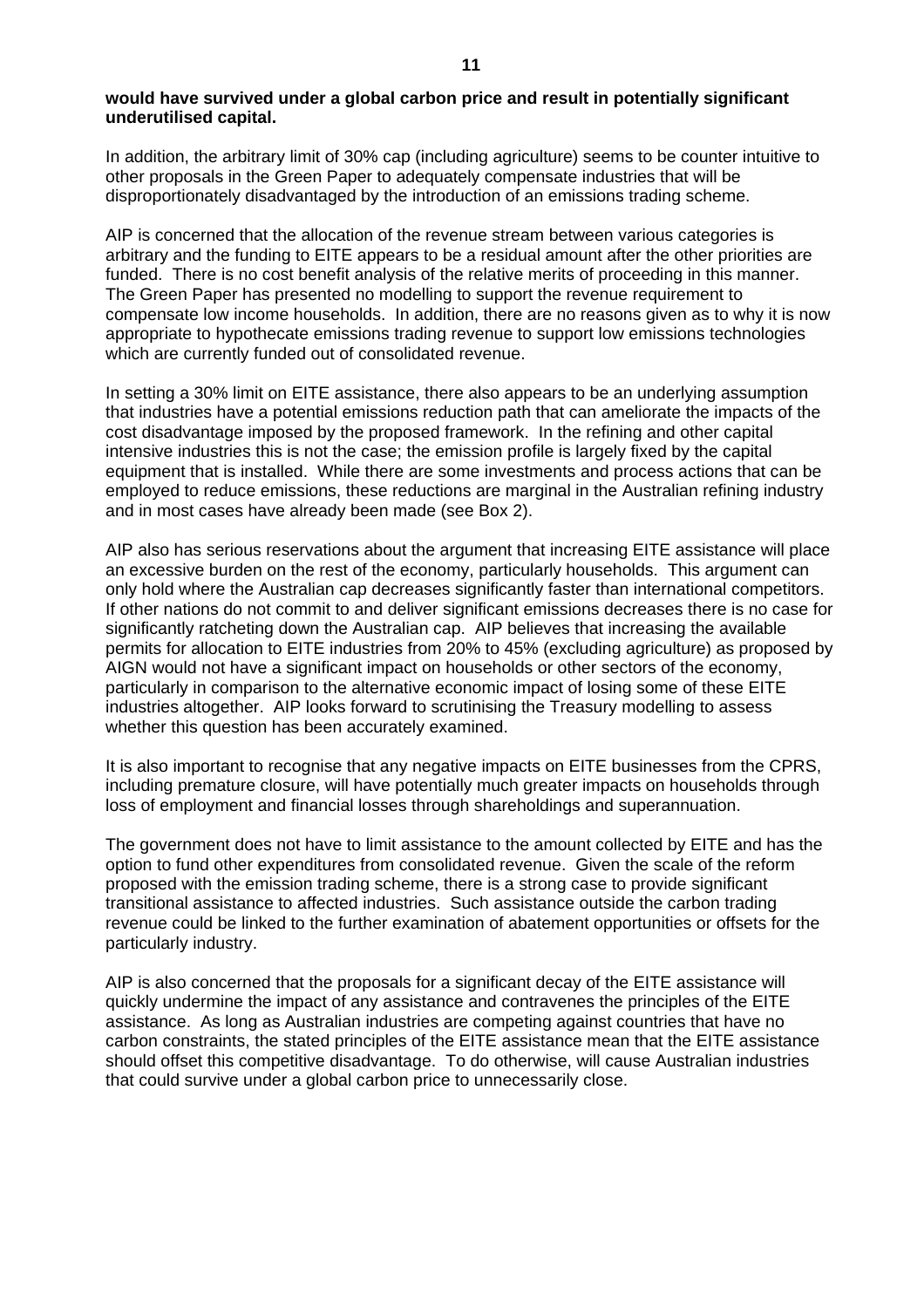### **Box 2 - Australian refining emission reduction opportunities**

The greenhouse emissions from a petroleum refinery are largely determined by the configuration of the process units within the refinery, for example, a crude distillation unit, fluidised catalytic cracker and hydro-desulfurisation unit. Each unit will utilise a particular category of technology (vintage and type) that has an associated level of energy usage. As an energy intensive industry there are strong incentives for refineries to examine any opportunities for improvements in energy efficiency. Ongoing assessment of energy efficiency opportunities are a key refinery management activity. However, the energy efficiency and therefore the resultant greenhouse emissions are constrained by the type and the age of equipment installed at the particular refinery.

It follows that any major reductions in emission intensity from refinery production will be associated with new equipment probably embodying new technologies. In most cases this will entail a major retrofit of the refinery and probably a significant period of scheduled shut down followed by recommissioning period. Given the relatively fixed configurations of refineries there are also limited opportunities for large scale fuel switching, for example, between fuel oil and natural gas, even if alternative fuel sources are available.

Nonetheless there exist a range of improvements that can be undertaken by the refinery that include:

- Process heat efficiencies, such as air pre heaters, heat exchangers and co-generation
- Process gas capture and re-use
- Regular upgrading of catalysts
- Regular maintenance of operating units.

These energy efficiency opportunities are actively pursued by refineries as part of normal management strategies. However, it needs to be recognised that such changes take time to implement (in some cases up to 2 to 4 years depending on available maintenance windows) even with attractive investment incentives.

While a cost of carbon would make these abatement activities more economical viable, it is unlikely that Australia refineries will be subject to major rebuild or retrofit programs. The fundamental reason is that the construction costs in Australia and ongoing operating costs work strongly against Australia as a future refinery investment location.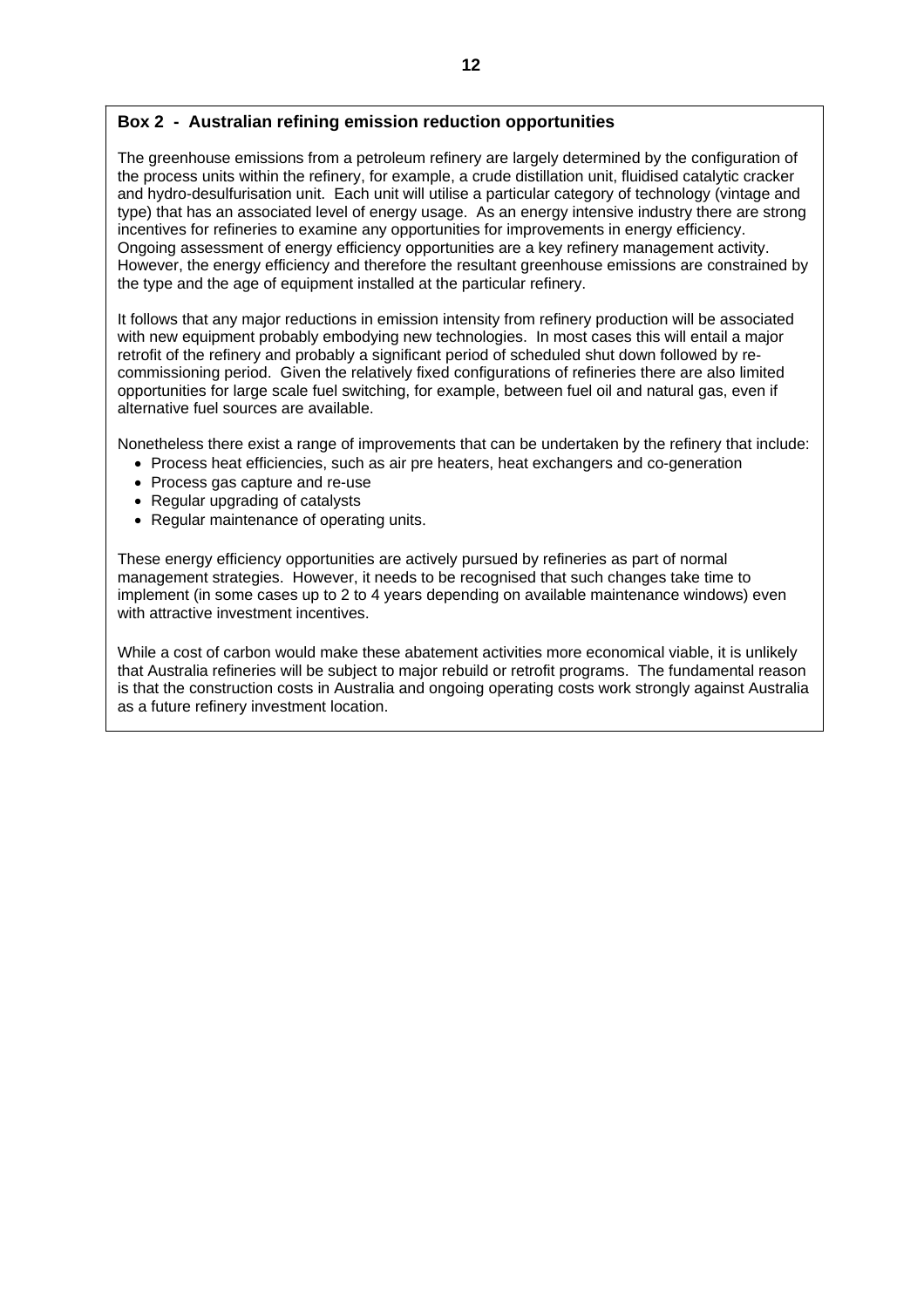#### <span id="page-12-0"></span>**The Australian refining industry**

There are seven operating refineries in Australia located in Melbourne, Brisbane, Sydney and Perth. These refineries supply about 75% of Australia's petroleum products demand through a distribution system to major customers and almost 6,000 service stations. The refineries were constructed in the 1950s and 1960s but have been extensively modified since then. Australian refineries are small by international standards and compete against larger and more efficient refineries in the Asia-Pacific region. Imports are landed in most Australian markets and almost exclusively supply northern Australia. For a more detailed description of the Australian refining industry see AIP's publication Downstream Petroleum 2007 <http://www.aip.com.au/topics/new.htm>.

#### Defining the petroleum refining sector for EITE purposes

Petroleum refining involves the conversion of crude oil into marketable petroleum products. Petroleum products are defined in the National Greenhouse and Energy Reporting Scheme Regulations and include products such as petrol, diesel and jet fuel. Given the refinery process units are managed in an integrated manner (for example crude distillation units and cracking units produce key precursors for all products) it is not possible to separate the refining activity into separate product-based activities.

**The boundary of the refining activity commences at the crude oil unloading facilities and includes all the processing units within the refinery. The refinery activity ceases when the marketable products are shipped from the location either at the refinery loading gantry or as the product leaves the refinery by pipeline.** The refining activity does not include any distribution activities, such as terminals, nor does it include crude oil transport prior to the refinery unloading facilities. Blending of biofuels usually occurs at the terminal and is not part of the refinery activity.

#### **The Australian refining industry is trade exposed**

The Australian liquid fuels market is open and competitive. The proportion of imported products (including gasoline, diesel, jet and LPG) was just under 25% of total demand in 2006-07. With limited additional domestic refining capacity, growth in Australian demand will be met by imports.

The following figure shows the proportion of imports to total consumption for each major product. This shows that for all major products, imports have captured at least 15% of the Australian market. In some products such as diesel and LPG, the proportion of imports of total consumption exceeds 30% of the market. The significant level of imports indicates that the Australian fuels market is not only contestable in theory but that Australian liquid fuels production is in direct competition with imports.



#### **Australian Petroleum Annual Import Proportion**

Source: Australian Petroleum Statistics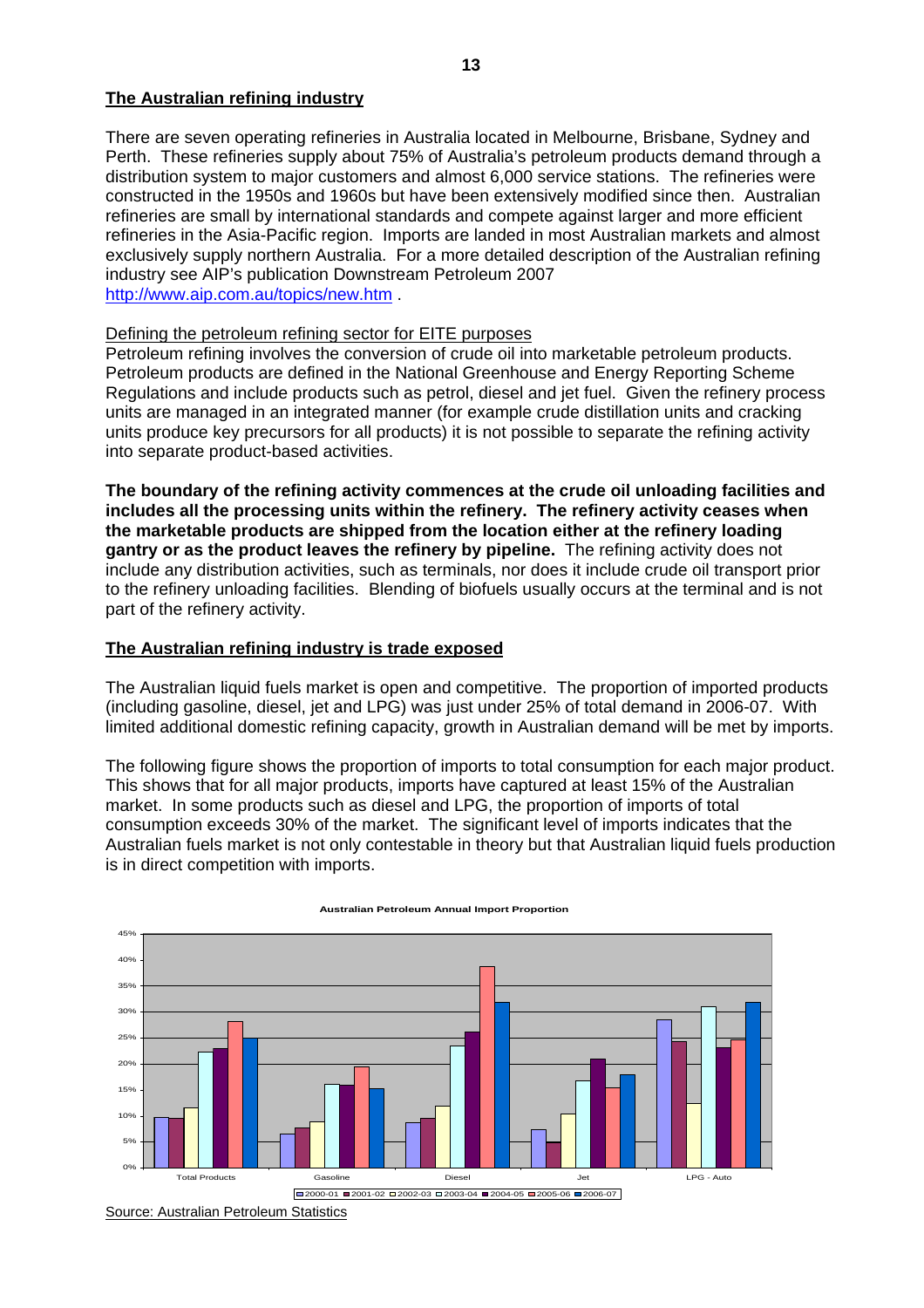<span id="page-13-0"></span>The liquid fuel import infrastructure is well matched to current demonstrated needs of importers (including independent importers). Additional capacity is likely to be constructed, particularly by import terminal operators such as Vopak, if there are clear long term needs and commitments by importers to use the facilities.

While there are a number of independent importers such as Neumann's Petroleum and Gull Petroleum that are successfully importing significant volumes of product into the Australian market, other independent importers have not been able to aggregate enough retail volume to justify an increase in the capital investment in terminals. The Department of Resources, Energy and Tourism in conjunction with Treasury and the ACCC will examine the extent to which the lack of import terminals creates a barrier to entry and will report in December 2008. This study will test the ACCC<sup>[4](#page-13-1)</sup> assertion that there are potential barriers to entry for independent importers of petroleum products into Australia because of a lack of import terminals. AIP has strenuously opposed this assertion in the ACCC report and has continued to argue that the Australian fuels market is open to import competition.

Liquid fuel imports to Australia are sourced from a variety of destinations but the majority are sourced from the Asia-Pacific region. Import sources will vary from year to year, based on, among other things, production levels and the availability of appropriate grade fuels, cost of the fuels including any exchange rate movements, and the availability and costs of shipping. Nonetheless, the largest source of imports has been Singapore, with data for 2006-07 showing that fuel was also sourced from South Korea, Taiwan, Japan and Saudi Arabia. The majority of these imports come from large, very efficient, export oriented refineries.



<sup>2006-07</sup> Country of Origin of Australian Imports: Source: Australian Petroleum Statistics

With the exception of Japan none of these countries currently has a cost of carbon for refinery emissions or any stated intention of introducing a cost of carbon. Japan has introduced a voluntary carbon trading system that effectively subsidises abatement opportunities in companies by Japanese Government funding. Japan is also considering a broader emissions trading system but the deliberations are at the initial stages and there is no indication as to when the scheme may be implemented.

**Given the proximity of these supply sources and other new refineries in the region - such as Jamnagar (India) it is likely that the Asia Pacific region will remain the main marginal source of supply for the Australian liquid fuels market. It is also likely that none of the refineries competing for the Australian market will face a cost of carbon for the foreseeable future. Therefore, Australian refineries will face additional costs for carbon emissions that are not contemplated by regional competitors.** 

# Import Parity Pricing

Australian petroleum products compete directly with imported product. More importantly, sales of Australian production reflect Import Parity Price (IPP) that includes:

- The international price of petroleum products (Mean of Platts Singapore MOPS95 for petrol)
- Transport costs
- Wharfage
- Insurance

<span id="page-13-1"></span> $\overline{a}$ <sup>4</sup> ACCC 2007 Petrol Price Inquiry Report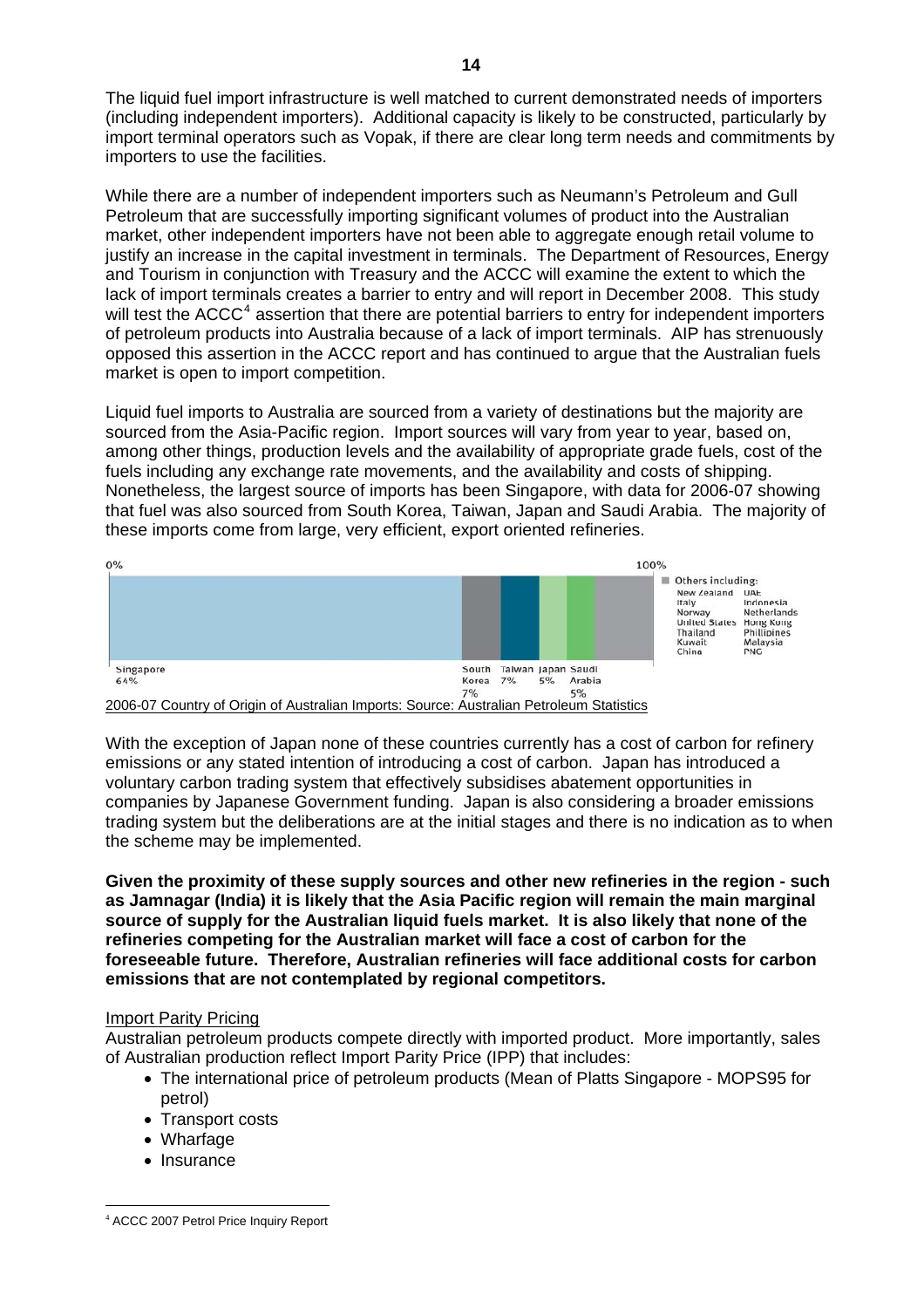<span id="page-14-0"></span>The IPP concept is a landed price for imported product that provides a benchmark price for domestic product. Australian refineries cannot price above the IPP or they will lose market share to imported product. In other words, domestic refineries cannot pass on additional costs to consumers above the IPP and have to absorb these costs to remain competitive with imports.

#### Refinery emission costs are significant compared to profits

The direct and indirect refinery emissions in calendar 2007 were about 7.7 million tonnes of  $CO<sub>2</sub>$ -e. This amounts to a cost disadvantage of \$385 million for the total refining sector at \$50 per tonne of  $CO<sub>2</sub>$ -e. This equates to about 38% of the annual average EBIT for the downstream petroleum industry over the last ten years to 2007. Since the relationship is linear, each \$1 increase in carbon price per tonne roughly equates to a reduction of about 0.75% of annual average EBIT over the last ten years for the downstream petroleum industry in Australia.

# **Table 1 Cost of refining direct emissions (\$million)**

| <b>Carbon Price</b>       | \$20       | \$50       | \$80       |
|---------------------------|------------|------------|------------|
| <b>Total Cost</b>         | \$154 mill | \$385 mill | \$616 mill |
| Proportion of             | 15%        | \$38%      | 60%        |
| <b>Average Net Profit</b> |            |            |            |

Note: 10 year average EBIT \$1019

These impacts clearly demonstrate that there is a significant cost and risk to the refining sector of placing a cost of carbon on Australian refinery emissions. If Australian refiners sought to charge above the market price for domestic production there would be a loss of market share to the cheaper imported product. The future financial viability of the Australian refining industry can only be more accurately assessed once the emissions trajectories are set by government and related carbon prices become evident, and a judgement is made about the future course of historically volatile refining margins (see figure below). Refining margins have been relatively strong since 2003 driven by regional growth in demand and a sluggish supply response. In comparison, the period from 1998 through to 2002 was period of weak refining margins that was caused by excess supply in the region.

# **International refining margins**



# **The Australian Refining Sector is Trade Exposed - Key Conclusions**

- There are significant imports of all petroleum products into the Australian market.
- Most imports into Australia are sourced from the Asia-Pacific region.
- There are no meaningful barriers to entry for imported petroleum products.
- Australian petroleum products are priced reflecting import parity price.
- Most refineries in the Asia-Pacific region will not face a cost of carbon in the foreseeable future.
- In the absence of EITE assistance, the profitability of Australian refineries would be substantially reduced, increasingly so as carbon permit prices increase.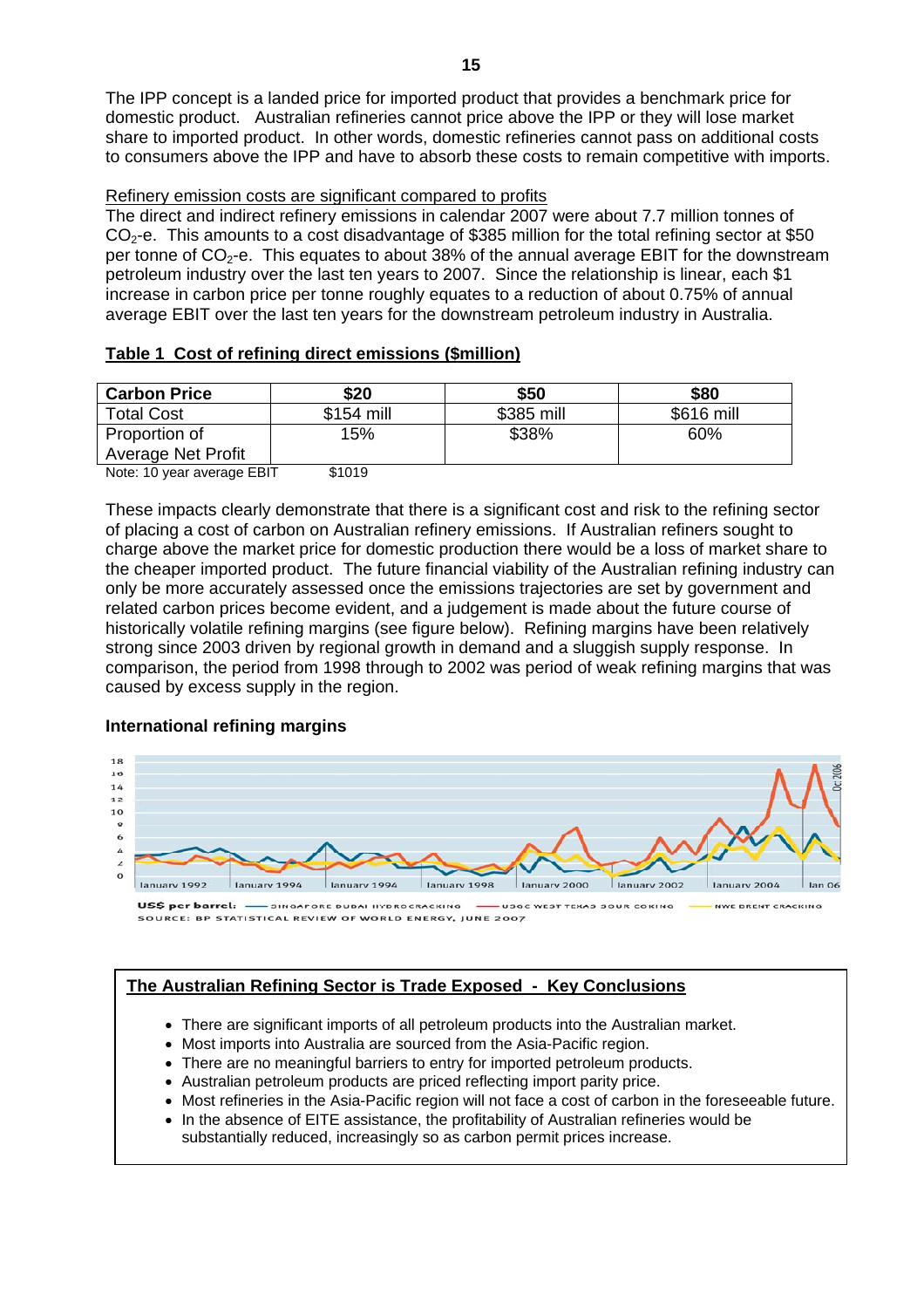#### <span id="page-15-0"></span>**The Methodology for establishing eligibility for EITE assistance**

Both the Green Paper and the Garnaut Review emphasised the difficulty in developing a metric for the assessment of emissions intensive activities, in particular, the comparability of any measure between sectors and the stability of the measure over the business cycle. The reports both conclude that the preferable method for assessing emission intensiveness is emissions per dollar of value added, but point to practical difficulties in obtaining this data.

In rejecting the possibility of using value added data, the Green Paper ignores the fact that the data will be contained within audited company financial statements, and could be extracted by those entities wishing to establish a case for EITE assistance. AIP is of the strong view that if industries are seeking EITE assistance then these industries should be willing to open their audited accounts to Government to verify their claims, subject to suitable confidentiality protections.

The preferred Green Paper compromise metric, emissions per unit of revenue, seems to be based solely on administrative convenience rather than reflecting the best interests of the Australian economy. This metric clearly disadvantages industries that have large input costs, such as the refining industry with significant crude oil input costs and late chain processes.<sup>[5](#page-16-0)</sup> The inherent disadvantage to capital intensive businesses of the emissions per revenue metric is acknowledged in the Green Paper.

Apart from revenue and value added, the Green Paper does not consider any other metrics that could be utilised to measure emissions intensity. **AIP strongly believes that value added, gross operating surplus and revenue net of raw material and other input costs could be effective metrics for establishing eligibility for EITE assistance. Data for the Australian refining industry is set out in the following section of this submission.**

The Green Paper proposes that the EITE metric determines the eligibility of industry for EITE assistance as well as the specific proportion of assistance. Heavily emission intensive industries would receive a free allocation of 90% of their emissions permits and moderately intensive industries receive a free allocation of 60% of their emissions permits. **AIP considers that this framework contravenes the EITE assistance principles (even if it includes a sliding scale of benefits rather than a step change) and will unnecessarily cause businesses to close that otherwise would have survived under a global carbon pricing regime.**

#### Analysis of refining EITE metrics

 $\overline{a}$ 

An analysis by AIGN (Table 2) shows that the choice of metric can radically change the ranking of each industry in the measurement of emissions intensity. For example, the AIGN analysis shows that on the revenue metric petroleum refining is not entitled to any EITE assistance under the Green Paper's 30% cap. In comparison, the value added metric ranks the refining industry well within the 30% cap proposed by the Green Paper. **The broad disparity between the use of metrics suggest that there is a significant risk that the metric chosen will not be reflective of an industry's emissions intensity and may lead to some industries unnecessarily downscaling or closing because of artificially inadequate EITE assistance.**

 $<sup>5</sup>$  These costs are estimated to be around 90% of total refining revenue and in a period of volatile and rising oil prices will</sup> fundamentally affect any metric that is based on gross revenue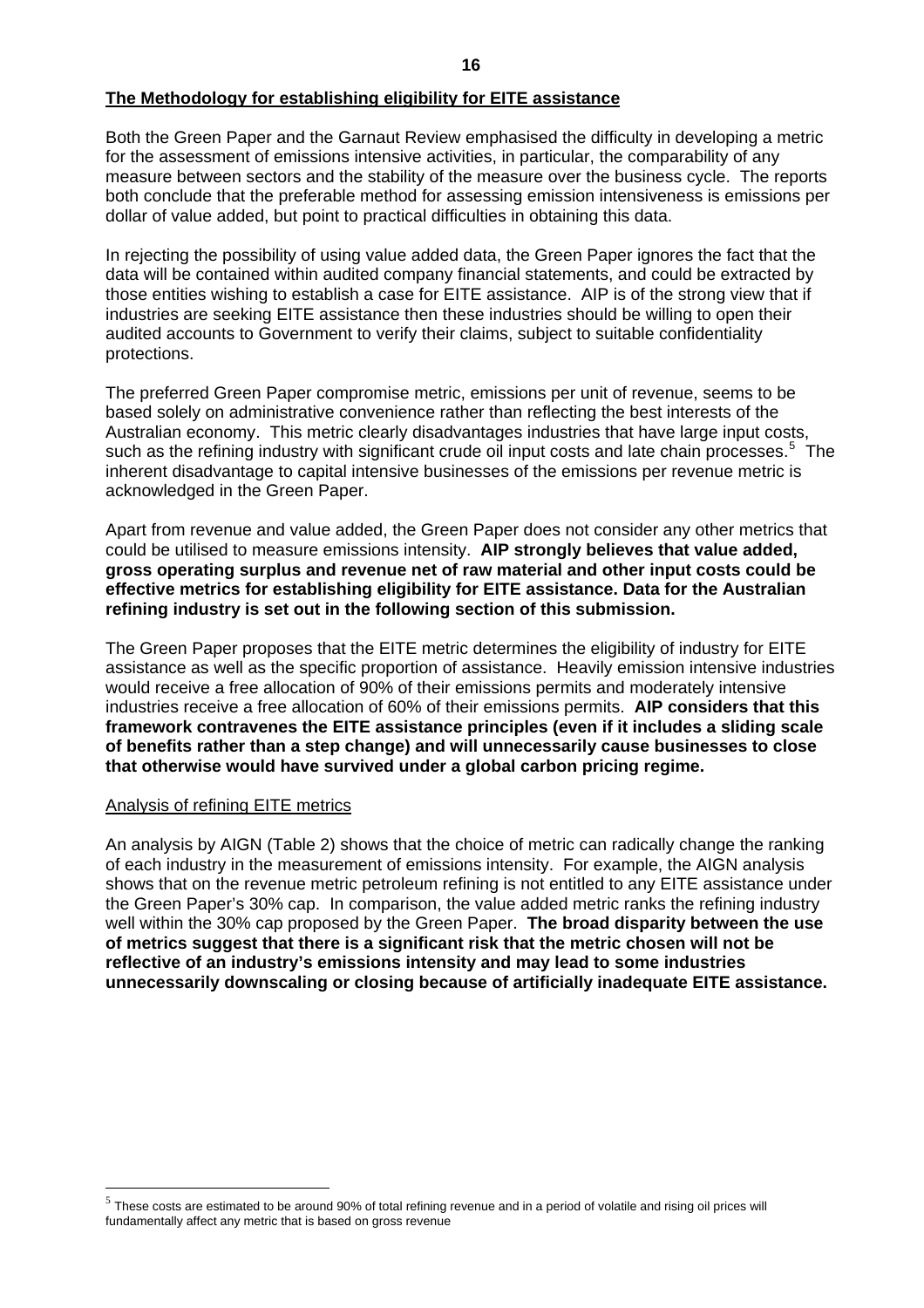<span id="page-16-0"></span>

| <b>Sector</b><br>Rank | <b>Revenue</b>                                       | <b>Value Add</b>                                     | <b>Intermediate</b><br><b>Input Cost</b>             | <b>Intermediate</b><br>plus Employee<br>Cost         |                                                      |
|-----------------------|------------------------------------------------------|------------------------------------------------------|------------------------------------------------------|------------------------------------------------------|------------------------------------------------------|
| $\mathbf{1}$          | 272-273 Basic<br>non-ferrous metal<br>manufacturing  | 272-273 Basic<br>non-ferrous metal<br>manufacturing  | 12 Oil and Gas<br>Extraction                         | 12 Oil and Gas<br>Extraction                         | 272-273 Basic<br>non-ferrous metal<br>manufacturing  |
| $\overline{c}$        | 11 Coal Mining                                       | 253 Basic<br>chemicals                               | 11 Coal Mining                                       | 11 Coal Mining                                       | 262 Ceramics                                         |
| 3                     | 262 Ceramics                                         | 263 Cement,<br>lime, plaster and<br>concrete         | 262 Ceramics                                         | 272-273 Basic<br>non-ferrous metal<br>manufacturing  | 263 Cement,<br>lime, plaster and<br>concrete         |
| $\overline{4}$        | 253 Basic<br>chemicals                               | $251 + 252$<br><b>Petroleum</b> and<br>coal products | 272-273 Basic<br>non-ferrous metal<br>manufacturing  | 262 Ceramics                                         | 271 Iron and steel<br>manufacturing                  |
| 5                     | 263 Cement,<br>lime, plaster and<br>concrete         | 271 Iron and steel<br>manufacturing                  | 263 Cement,<br>lime, plaster and<br>concrete         | 253 Basic<br>chemicals                               | 253 Basic<br>chemicals                               |
| 6                     | 271 Iron and steel<br>manufacturing                  | 11 Coal Mining                                       | 253 Basic<br>chemicals                               | 263 Cement.<br>lime, plaster and<br>concrete         | 264 Non-metallic<br>mineral products<br>nec          |
| 7                     | 12 Oil and Gas<br>Extraction                         | 262 Ceramics                                         | 271 Iron and steel<br>manufacturing                  | 271 Iron and steel<br>manufacturing                  | $251 + 252$<br><b>Petroleum and</b><br>coal products |
| 8                     | 264 Non-metallic<br>mineral products<br>nec          | 264 Non-metallic<br>mineral products<br>nec          | 264 Non-metallic<br>mineral products<br>nec          | 264 Non-metallic<br>mineral products<br>nec          | 11 Coal Mining                                       |
| 9                     | 261 Glass and<br>glass products                      | 12 Oil and Gas<br>Extraction                         | 261 Glass and<br>glass products                      | 261 Glass and<br>glass products                      | 261 Glass and<br>glass products                      |
| 10                    | $251 + 252$<br><b>Petroleum and</b><br>coal products | 261 Glass and<br>glass products                      | $251 + 252$<br><b>Petroleum</b> and<br>coal products | $251 + 252$<br><b>Petroleum</b> and<br>coal products | 12 Oil and Gas<br>Extraction                         |
| 11                    | $13-15$ Mining<br>Non-energy                         | 21 Food,<br>beverages,<br>tobacco                    | 13-15 Mining<br>Non-energy                           | 13-15 Mining<br>Non-energy                           | 21 Food,<br>beverages,<br>tobacco                    |
| 12                    | 23-24 Wood,<br>paper and<br>printing                 | $13-15$ Mining<br>Non-energy                         | 23-24 Wood,<br>paper and<br>printing                 | 23-24 Wood,<br>paper and<br>printing                 | 22 Textile,<br>clothing.<br>footwear and<br>leather  |
| 13                    | 21 Food,<br>beverages,<br>tobacco                    | 23-24 Wood,<br>paper and<br>printing                 | 22 Textile,<br>clothing,<br>footwear and<br>leather  | 21 Food.<br>beverages,<br>tobacco                    | 23-24 Wood,<br>paper and<br>printing                 |
| 14                    | 22 Textile,<br>clothing,<br>footwear and<br>leather  | 22 Textile,<br>clothing,<br>footwear and<br>leather  | 21 Food,<br>beverages,<br>tobacco                    | 22 Textile,<br>clothing,<br>footwear and<br>leather  | 254-256 Other<br>chemicals, rubber<br>and plastic    |
| 15                    | 254-256 Other<br>chemicals, rubber<br>and plastic    | 254-256 Other<br>chemicals, rubber<br>and plastic    | 254-256 Other<br>chemicals, rubber<br>and plastic    | 254-256 Other<br>chemicals, rubber<br>and plastic    | $13-15$ Mining<br>Non-energy                         |
| 16                    | 274-276 Other<br>metal products                      | 274-276 Other<br>metal products                      | 274-276 Other<br>metal products                      | 274-276 Other<br>metal products                      | 274-276 Other<br>metal products                      |
| 17                    | 29 Other<br>manufacturing                            | 29 Other<br>manufacturing                            | 29 Other<br>manufacturing                            | 29 Other<br>manufacturing                            | 29 Other<br>manufacturing                            |
|                       | 20% of 450<br>million permits                        | 30% of 450<br>million permits                        | 40% of 450<br>million permits                        |                                                      | 50% of 450<br>million permits                        |

# **Table 2: AIGN industry ranking by emissions intensity metric**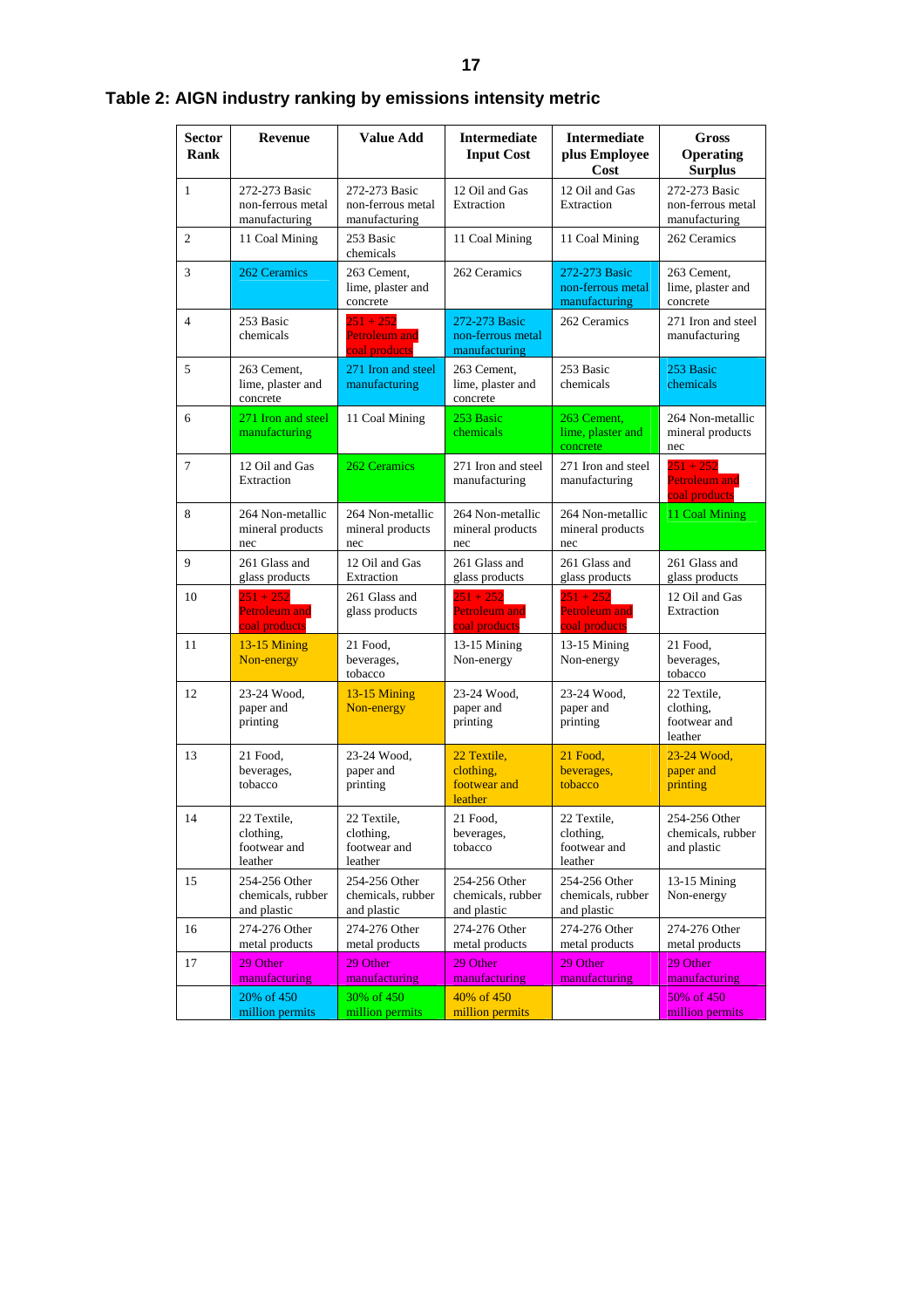<span id="page-17-0"></span>The following data (Table 3) represents the current assessment of EITE metrics for the Australian refining industry. The data applies to the refining industry only and does not include distribution and marketing activities.

#### **Table 3: Emissions intensity metrics**

|                                   | 2000   | 2001   | 2002   | 2003   | 2004   | 2005   | 2006   | 2007   | Average | Average<br>2000-2007 2006-2007 |
|-----------------------------------|--------|--------|--------|--------|--------|--------|--------|--------|---------|--------------------------------|
| <b>Total Refinery Emissions</b>   |        |        |        |        |        |        |        |        |         |                                |
| Million Tonnes CO <sub>2</sub> -e | 7.80   | 8.20   | 7.88   | 7.70   | 7.52   | 7.43   | 7.28   | 7.75   | 7.70    | 7.51                           |
| (Scope 1&2)                       |        |        |        |        |        |        |        |        |         |                                |
| 1. Revenue                        |        |        |        |        |        |        |        |        |         |                                |
| Total Revenue (\$m)               | 14.687 | 14.417 | 13,510 | 13,706 | 17,246 | 20,863 | 25,462 | 25,986 | 18,234  | 25,724                         |
| Emissions per \$million           | 531    | 569    | 584    | 562    | 436    | 356    | 286    | 298    | 453     | 292                            |
| 2. Gross Operating Surplus        |        |        |        |        |        |        |        |        |         |                                |
| EBITDA (\$m)                      | 175    | 351    | 155    | 698    | 1,243  | 1,610  | 1,752  | 1,507  | 936     | 1,629                          |
| Emissions per \$million           | 44,571 | 23,390 | 50,713 | 11,023 | 6,053  | 4,617  | 4,157  | 5,139  | 18,708  | 4,648                          |
| 3. Value Added                    |        |        |        |        |        |        |        |        |         |                                |
| EBITDA (\$m)                      | 175    | 351    | 155    | 698    | 1,243  | 1,610  | 1,752  | 1,507  | 936     | 1,629                          |
| Add Employee Costs (\$m)          | 214    | 239    | 247    | 281    | 309    | 330    | 362    | 399    | 298     | 381                            |
| Total Value Added (\$m)           | 389    | 590    | 402    | 980    | 1,551  | 1,940  | 2,113  | 1,907  | 1,234   | 2,010                          |
| Emissions per \$million           | 20,073 | 13,905 | 19,607 | 7,857  | 4,848  | 3,832  | 3,446  | 4,062  | 9,704   | 3,754                          |
| 4. Operating Costs                |        |        |        |        |        |        |        |        |         |                                |
| Cash Operating Costs (\$m)        | 561    | 849    | 867    | 849    | 898    | 965    | 1,054  | 1,131  | 897     | 1,093                          |
| Emissions per \$million           | 13,901 | 9,663  | 9.090  | 9.070  | 8,371  | 7.701  | 6,906  | 6,849  | 8.944   | 6,878                          |

#### Emissions intensity metric stability and assessment period

At first glance, Australian refinery emissions appear to be relatively stable, with the refining sector emitting between 7 and 8 million tonnes of greenhouse gases over each of the last eight years. However, the gross emissions numbers disguise some major developments in the industry over that period. Each of the Australian refineries has undertaken significant investments to maintain and improve the energy efficiency, and hence improve the emissions intensity of the facility. Over the same period the industry undertook significant investment associated with the introduction of cleaner fuels specifications in Australia commencing from 2002 (see Box 3). Cleaner fuels regulations were aimed at addressing urban air quality issues and facilitating the introduction of more fuel efficient vehicle technologies. The most significant changes in fuel quality standards, which occurred from 1 January 2006, significantly increased the energy intensity and greenhouse gas emissions from Australian refineries.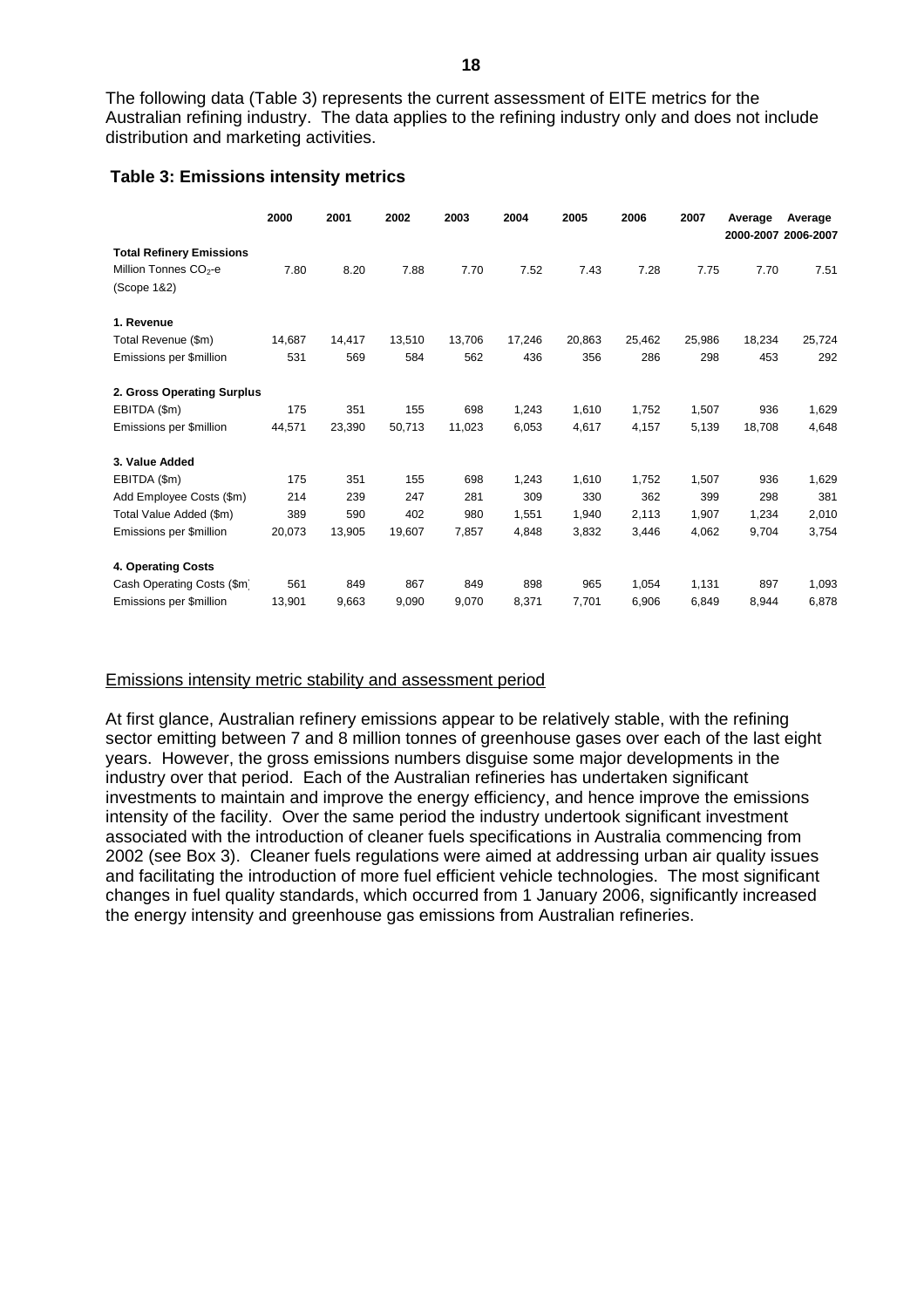

Each of the metrics listed in Table 3 shows a degree of variability over the period with emissions per revenue and emissions per operating costs varying by almost 100%. The emission per revenue metric is fundamentally influenced by the increasing price of crude oil.

#### **Consequently, AIP members advocate an emissions intensity metric that relates to "materiality of financial impact", that is not distorted by the structure of the industry (eg large input costs or late chain processes). AIP considers that a metric based on value added or a close proxy such as revenue net of input costs would be more appropriate.**

Contrary to the Green Paper conclusions, AIP considers that these metrics can readily calculated from existing company accounts and income tax returns. Normal auditing procedures of company accounts also provides third party verification.

Even though AIP strongly supports the use of a value added type metric to determine EITE eligibility, we note that such a metric will show significant variation across the business cycle. AIP believes that further work is required to make a judgement about the best way to translate the value added data into a suitable eligibility metric.

The refining industry is capital intensive and cyclical. Box 4 shows the large swings in the regional supply/demand balance that explains most of the movements in regional refiner margins and Australian refining profits. The excess demand cycle has a marked effect on the emissions intensity metric, for example, the value added metric was 20,000 tonnes per million dollars in 2000 (around the bottom of the business cycle for refiners) and 4,000 tonnes per million dollars in 2007. This variability reflects the significant changes in industry profitability over the period driven by substantial changes in refiner margins in the Asia-Pacific region (see Chart on page 15).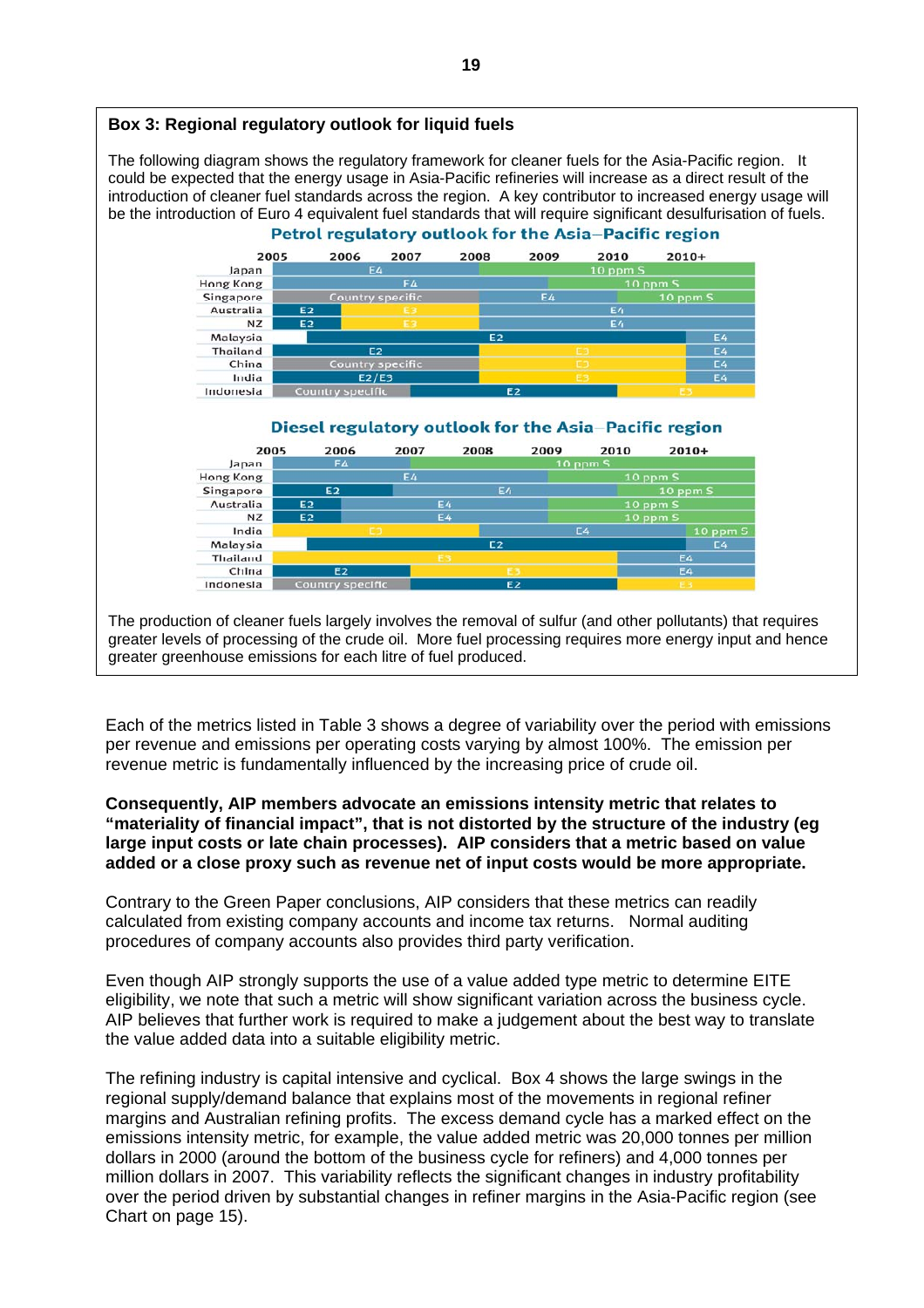Given the variability of industry profits, AIP considers EITE should recognise variations in financial outcomes over the business cycle (2006 and 2007 being near the top of the cycle in terms of gross refiner margins). This means that assistance should not be based on a once-off eligibility test in 2008. At the very least, average industry profitability between the peak and the trough of the business cycle should be used to determine the EITE eligibility metric. Even more preferable would be a mechanism to ensure the eligibility mechanism is dynamic as circumstances change. For example, for the refining industry, from 1999 to 2001, the costs of a carbon price of \$50 per tonne would have exceeded industry profits and in 2001 carbon costs would have been two and half times total refining industry profits. Since the Asia-Pacific regional refining industry appears to be heading back towards excess supply in the next decade, Australian refining profitability could see a repeat of the 1999-2001 financial outcomes. A similar cyclical occurrence would mean massive losses to the Australian refining sector even if there was partial EITE assistance under an emission trading scheme.

# **Box 4: Regional supply balance**

The following figure shows an estimate of the Asia Pacific demand/supply balance to 2020. The Asia-Pacific regional fuels market has been in supply shortfall since 2003 driven by a rapid increase in demand, especially from China and India. The increase in refiner margins associated with this supply shortfall has provided a price signal for increased refinery construction for new facilities, expansions and upgrades. It is estimated that refinery construction will move the regional fuels market back into balance during the course of 2008.

The experience of the refining industry in previous cycles is that supply will overshoot demand leading to significant excess capacity. Excess refining capacity will lead to a softening of refining margins sending a price signal which slows the rate of refinery construction and may also mean the closure of less efficient refineries that are no longer viable. Increasing regional demand and the slowing of regional construction will inevitably reduce the excess supply in the fuels market and recommence the cycle. The Asia-Pacific fuels market is expected to move into supply surplus in the first half of the next decade and then returns to balance towards the end of the decade.

There is, of course, considerable uncertainty surrounding the supply/demand balance, particularly in the later years, because regional demand trajectories can be volatile and the rapid increase in refinery construction costs may mean refining projects are shelved or not completed on time. Nonetheless, similar patterns have been seen in the Asia-Pacific regional demand/supply balance over the last thirty years.



#### **Asian region supply shortfall proportion of demand (Megalitres)**

Australian refineries will be facing a softening in refiner margins just as the CPRS is being introduced thereby reducing the relative returns of the Australian operations. At their current performance, Australian refineries demonstrate a relatively better performance than comparable refineries in the Asia pacific region However, with the addition of a carbon price, Australian refineries would significantly reduce their commercial viability relative to other refineries in this class.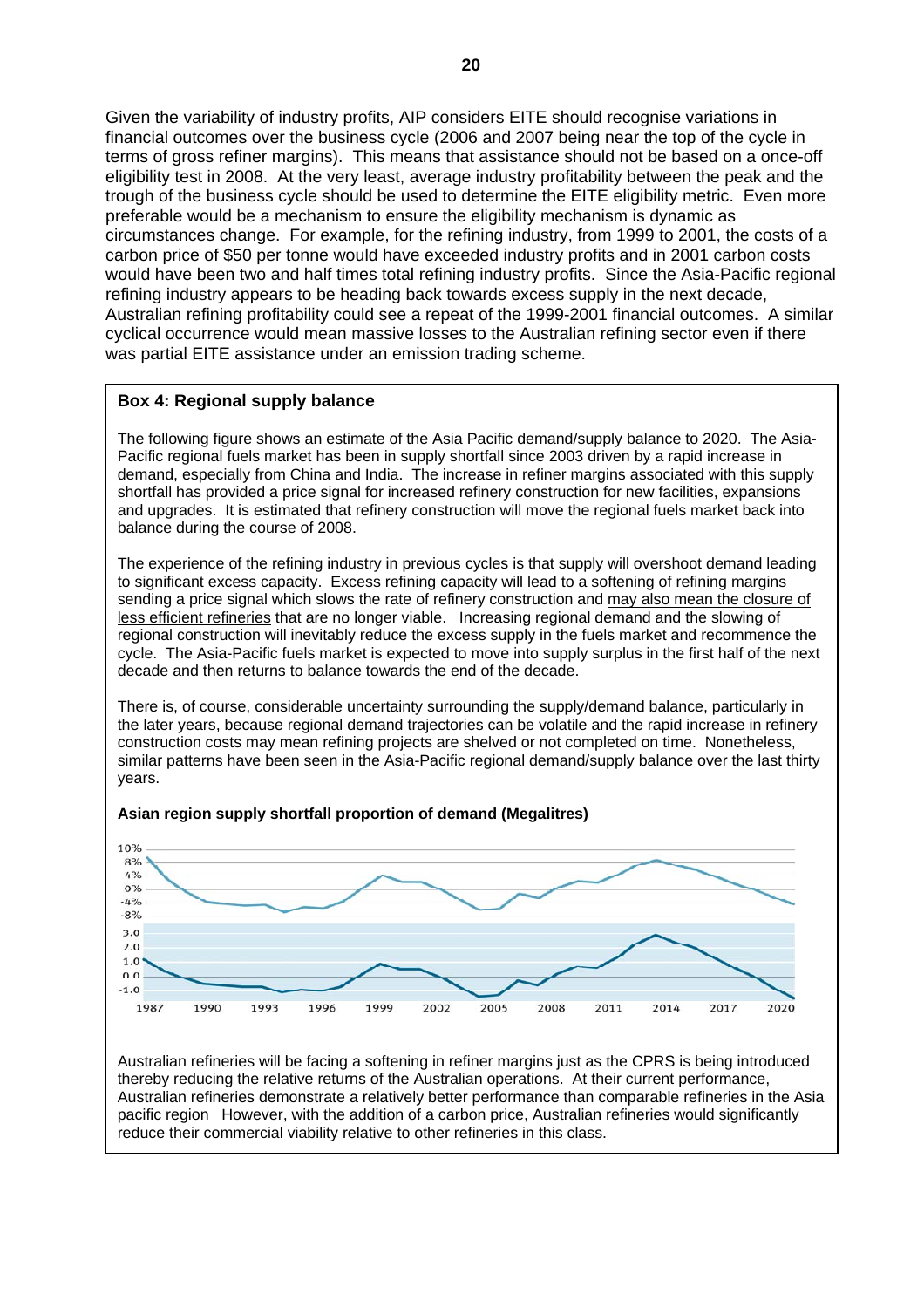#### <span id="page-20-0"></span>**Establishing industry baselines to determine the actual allocation of permits**

The Green Paper envisages that once eligibility for EITE assistance is established for an industry, the actual allocation of permits to particular facilities (or processes) should be calculated using an industry average base index (emissions per unit of input or output) multiplied by the future annual input or output of the facility. AIP considers that the base index for allocating permits to EITE industries should be based on the index for individual facilities rather than on the industry average. A facility based index will take account of the significant variations in design and operating features of the seven Australian refineries, and will avoid the need to resolve intra-industry equity issues which would otherwise arise from the use of an industry average index. AIP analysis indicates that facility based indices cover a spread of +/- 40% around the industry average index for refineries.

The Green Paper seeks industry views on options for calculation of the base index. AIP analysis suggests that across the refining industry there is not a significant difference between the use of an input or an output based index, and in contrast to the emission intensity metrics, there is not a large variability in the base index over the business cycle. The reason is that energy efficiency improvements have been largely offset by the additional processing energy required to produce cleaner fuels. Consequently, for simplicity of calculation, AIP proposes the index for refineries be based on emissions per unit of input. Although there is not a significant difference in the indices over the business cycle, AIP proposes further discussions with Government about the time period over which the average facility specific base index should be calculated.

#### **Measuring Emissions Intensity - Key Conclusions**

• The Australian refining industry is emissions intensive but emissions per unit of revenue is not an appropriate metric to determine eligibility for EITE assistance as it does not relate to the financial impact of carbon costs on the industry.

Eligibility for assistance

- AIP members advocate an emissions intensity metric that relates to "materiality of impact" such as value added, gross operating surplus and revenue less raw materials, that are not distorted by the structure of the industry (eg large input costs).
- AIP proposes this metric should be calculated on an industry basis taking account of the full business profitability cycle.
- AIP believes the eligibility for EITE assistance should be reviewed every 3-5 years to ensure that there are no unintended adverse outcomes for EITE policies that are implemented.

#### Quantum of assistance

- AIP does not support the concept of differentiating the level of assistance for EITE industries
- Any decay of EITE assistance should be matched to the uptake of carbon constraints by regional competitor nations and not to the national emission trajectory.
- Permits should be allocated to individual facilities on the basis of actual emissions.
	- o AIP does not consider that a benchmarking process can feasibly ensure equity and certainty between facilities.
- AIP advocates that the actual allocation of permits for refineries should be based on an index of emissions per unit of input, using actual data for the relevant facility since 2006.
- AIP believes that the base index should be calculated for each refinery so that the multiple design and operating differences between refineries do not advantage or disadvantage particular refineries.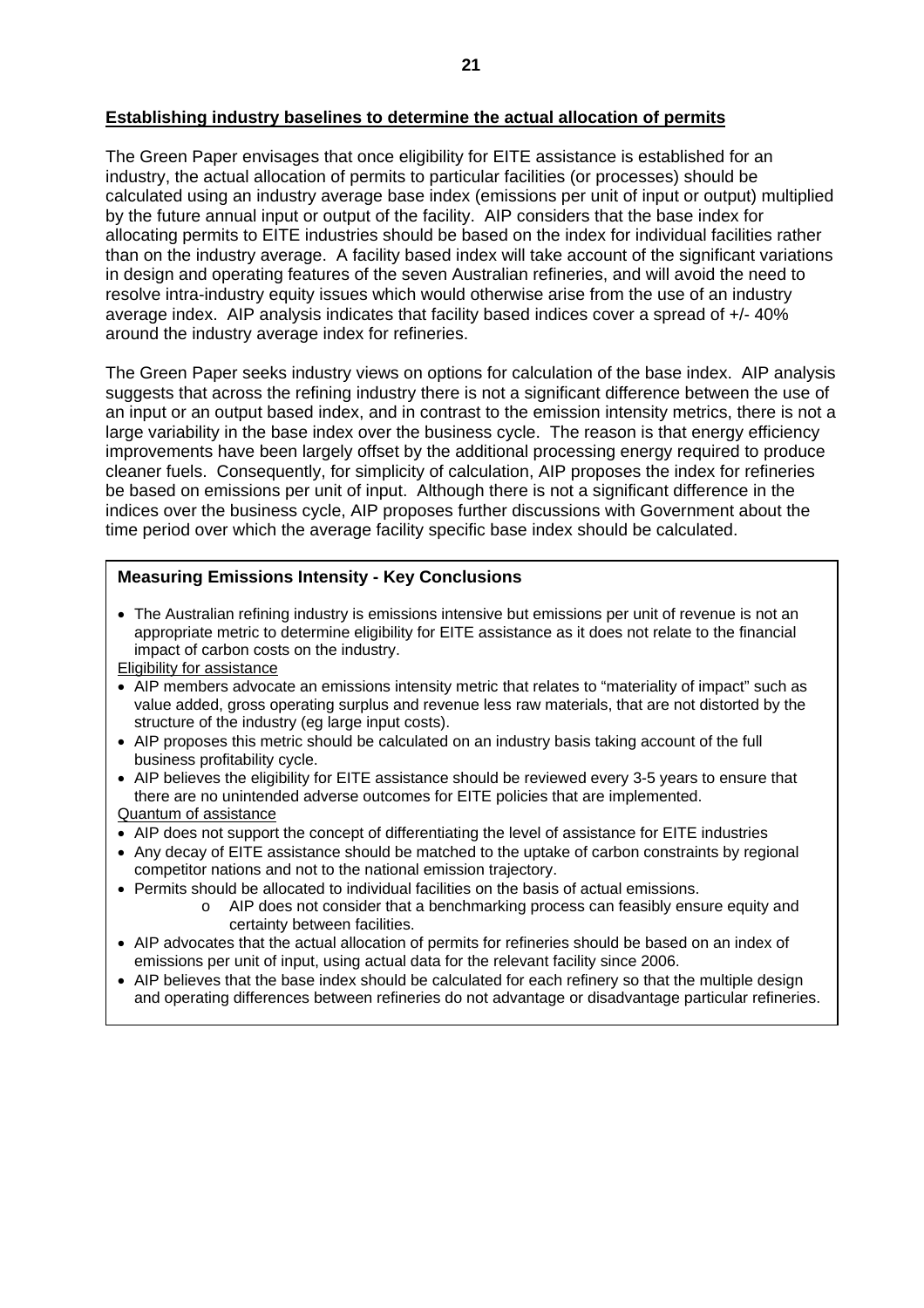#### <span id="page-21-0"></span>**Alternative approaches to allocation of emissions permits to EITE industries**

An alternative to calculating and implementing a metric in the way proposed in the Green Paper would be for all EITE industries to be eligible for assistance. EITE businesses would be required to make an equitable contribution to emissions reduction with the burden shared between businesses on the basis of the financial impact on each business.

An alternative methodology for calculating EITE assistance has been proposed by the Business Council of Australia (BCA). This proposal seeks to cap the financial impact on EITE industries by a similar amount for each industry. BCA proposes that total emissions liability in an EITE industry should be capped at 3-5% of value added to recognise the disproportionate impacts in some industries and the difficulties in equitably sharing the burden between industries. A preliminary comparison of this approach for the refining industry is contained in Table 4.

#### **Table 4: Cost comparison between BCA and Green Paper proposal**

|                                                              | 2000    | 2001    | 2002    | 2003   | 2004   | 2005   | 2006   | 2007   |
|--------------------------------------------------------------|---------|---------|---------|--------|--------|--------|--------|--------|
| <b>BCA Proposal Value Added Limits</b>                       |         |         |         |        |        |        |        |        |
| 2% of Value Added (\$m)                                      | 8       | 12      | 8       | 20     | 31     | 39     | 42     | 38     |
| 3% of Value Added (\$m)                                      | 12      | 18      | 12      | 29     | 47     | 58     | 63     | 57     |
| 5% of Value Added (\$m)                                      | 19      | 29      | 20      | 49     | 78     | 97     | 106    | 95     |
| <b>Proportion of Refinery EBITDA</b>                         |         |         |         |        |        |        |        |        |
| 2% of Value Added                                            | $-4%$   | $-3%$   | $-5%$   | $-3%$  | $-2%$  | $-2\%$ | $-2%$  | -3%    |
| 3% of Value Added                                            | $-7%$   | -5%     | -8%     | -4%    | $-4%$  | -4%    | -4%    | -4%    |
| 5% of Value Added                                            | $-11%$  | -8%     | $-13%$  | $-7%$  | -6%    | -6%    | -6%    | -6%    |
| <b>Green Paper Proposal Total Cost of Refinery Emissions</b> |         |         |         |        |        |        |        |        |
| \$20 per tonne                                               | 156     | 164     | 158     | 154    | 150    | 149    | 146    | 155    |
| \$50 per tonne                                               | 390     | 410     | 394     | 385    | 376    | 372    | 364    | 387    |
| \$80 per tonne                                               | 624     | 656     | 631     | 616    | 602    | 595    | 583    | 620    |
| <b>Proportion of Refinery EBITDA</b>                         |         |         |         |        |        |        |        |        |
| \$20 per tonne                                               | -89%    | -47%    | $-101%$ | $-22%$ | $-12%$ | $-9%$  | $-8%$  | $-10%$ |
| \$50 per tonne                                               | $-223%$ | $-117%$ | $-254%$ | $-55%$ | $-30%$ | $-23%$ | $-21%$ | $-26%$ |
| \$80 per tonne                                               | $-357%$ | $-187%$ | $-406%$ | $-88%$ | $-48%$ | $-37%$ | $-33%$ | $-41%$ |

As Table 4 shows, there are significant differences between the Green Paper proposals and the BCA proposals on the Australian refining industry. In particular, the large differences in impact between 2000 and 2002 coincide with the bottom of the business profitability cycle.

While AIP considers that the principles espoused in the Green Paper indicate that 100% EITE assistance is warranted, AIP notes the desire by Government for business to contribute to general carbon emission reductions in Australia. Therefore, AIP considers that this alternative approach should be further examined.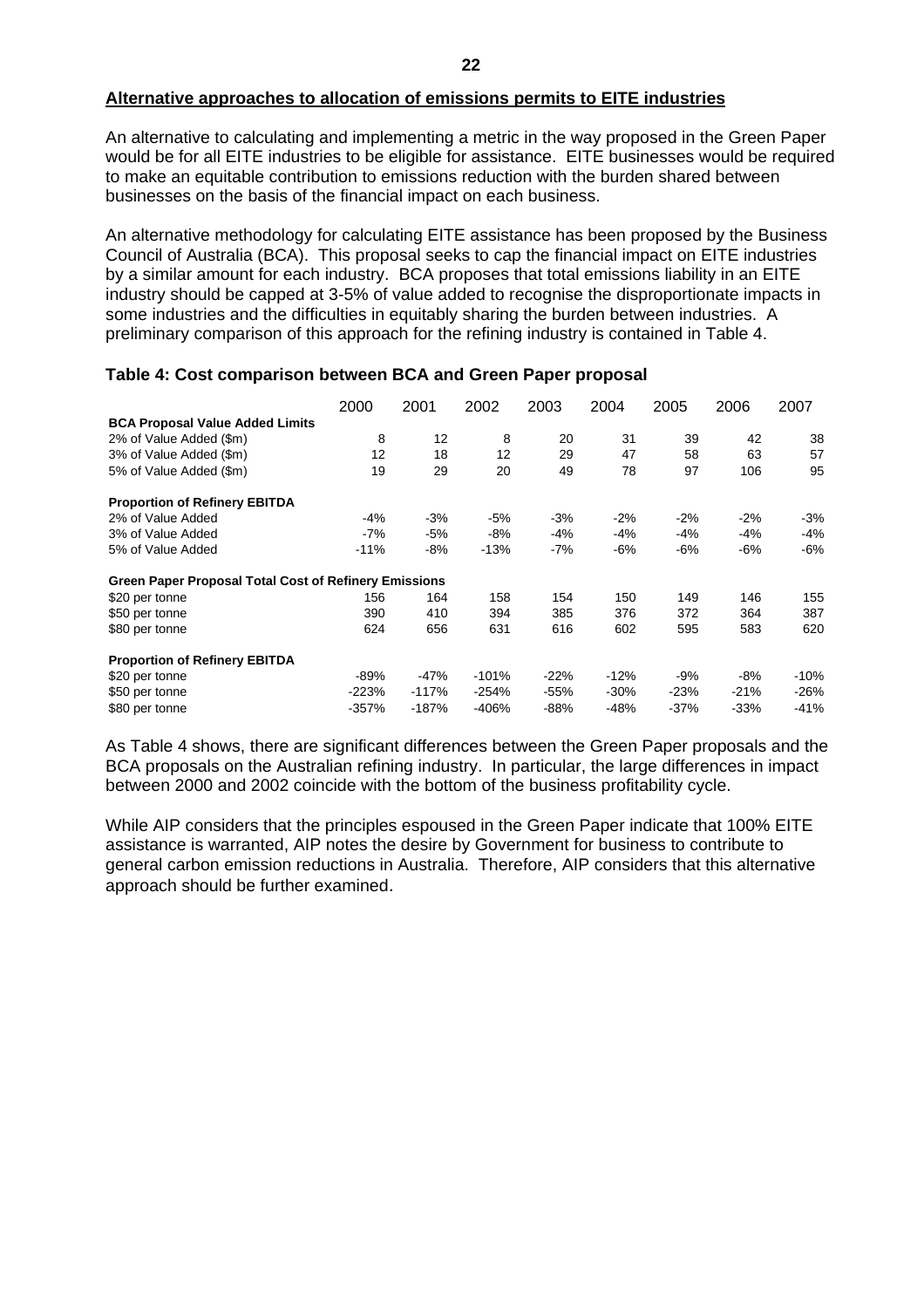# <span id="page-22-0"></span>**3 CPRS COVERAGE (Green Paper Chapter 2)**

AIP agrees that all Kyoto Protocol gases should be covered, subject to the transaction costs and complexities associated with inclusion of the more specialised gases not outweighing the benefits of their inclusion.

AIP agrees that the proposed emissions threshold for direct obligations under the scheme should apply to entities with facilities which have direct emissions of 25,000 tonnes of  $CO<sub>2</sub>$  (e) a year or more. However, to avoid any confusion, we believe the CPRS rules need to explicitly indicate that this threshold figure includes emissions from use of liquid fuels by the entity, even though the entity may not be required to acquit the emissions from the use of those liquid fuels (as a result of up-stream acquittal of liquid fuel emissions). However, if the threshold only relates to emissions for which an entity has a direct acquittal obligation, it will be necessary for government to consider a lower threshold which excludes emissions for which there has been upstream acquittal.

# **Liquid fuels point of acquittal (domestic production and imports)**

**AIP is strongly of the view that the point of acquittal for all liquid fuels should be at the point at which fuel excise is liable to be remitted on all liquid fuels entering the Australian fuels market.** As acknowledged in the Green Paper, the fuel excise arrangements are very well defined in legislation, and have highly accurate and well established measurement, reporting, acquittal and assurance arrangements. The fuel excise arrangements also include detailed mechanisms for the exclusion of fuel that is exported, used for international transport, sequestered in plastics, and supplied to visiting defence forces and consular vehicles – activities which are proposed to sit outside the CPRS or be subject to other specific arrangements under the CPRS, either now or in the future.

**AIP supports the Green Paper proposal to apply this upstream point of acquittal to liquid fuels used in the transport sector, and we also strongly support the application of the same up-stream point of acquittal for liquid fuels used in stationary equipment.** To do otherwise (as is proposed in the Green Paper – page 99) would impose a very high level of administrative complexity on the CPRS, as primary liquid fuel suppliers have no way of knowing what volumes of liquid fuels sold to customers will be used for stationary as opposed to transport purposes, and hence would not be in a position to apply a carbon price to liquid transport fuels but not to liquid fuels to be used in stationary equipment.

### **In order to ensure that no liquid fuels enter the Australian fuels market without being subject to a carbon permit liability, AIP supports the proposal for all fuel excise remitters to be subject to a carbon emissions permit liability for the emissions associated with the use of the liquid fuel they sell into the Australian market.**

In relation to imports of liquid fuels. AIP strongly supports the proposal that all fuel which is subject to customs duty (or transferred under an excise manufacturer's licence) should have a carbon permit liability at the point of customs duty liability. The only exceptions to this proposal that could be supported by AIP would be specifically identified instances (identified in CPRS Regulations) involving very small volumes of fuel which would have no way of entering the general fuel market in Australia, such as the small volumes of fuel included in imported motor vehicles to enable those vehicles to be moved from import facilities to vehicle wholesaler facilities. AIP is of the view that specified exemptions on a case by case basis would be more administratively efficient than applying a liquid fuel volume threshold to fuel imports. AIP is happy to work with relevant Government agencies (DCC, Treasury and Customs) to develop appropriate, simple administrative arrangements to implement this point of acquittal arrangement for liquid fuel imports.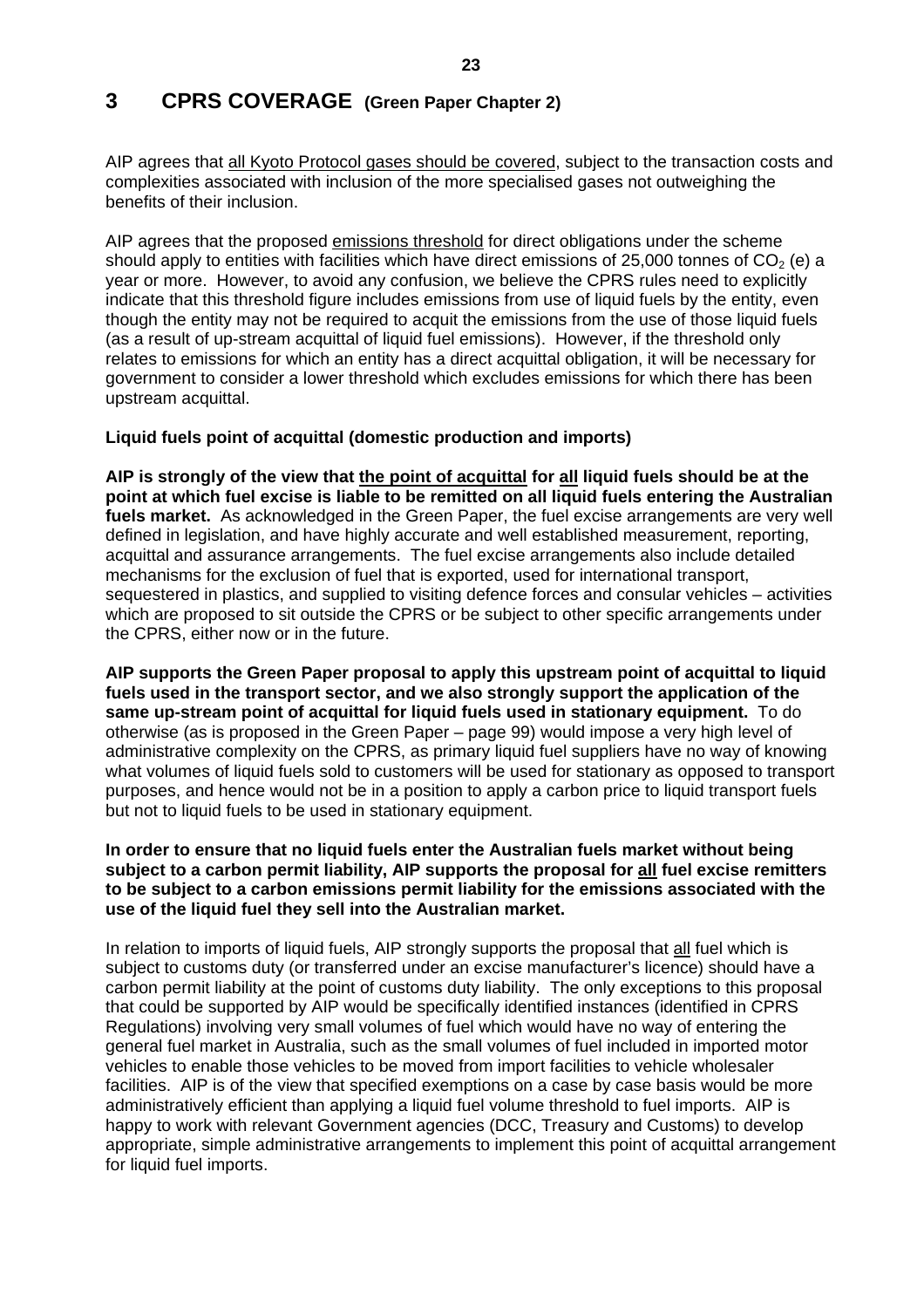#### <span id="page-23-0"></span>**Net out and self acquittal by large users**

AIP generally supports the principle that large emitters should be responsible for acquittal of permits covering their direct emissions, including emissions from the use of liquid fuels. However, given the Green Paper proposal for an administratively simple mechanism to apply a carbon price to all liquid fuels entering the Australian market, there are limitations on how volumes of liquid fuels can be 'netted out' of fuel sales at the upstream point of liquid fuel emissions acquittal. Potentially simple mechanisms exist for 'netting out' liquid fuel volumes where there are direct contractual relationships between the entity with primary liability for liquid fuel emissions acquittal and the fuel user (this would include direct supply contracts and fuel card contracts).

**AIP supports, in principle, the establishment of a mechanism within the CPRS for the transfer of liability for liquid fuel acquittal from the upstream entity to the fuel user, provided** 

- **The fuel user is registered under the CPRS as being a 'liable entity'**
- **The upstream entity and the fuel user are in agreement on the specific volumes of fuel for which emissions liability will be transferred**
- **The CPRS Regulator has established a system for recording such liability transfers and for incorporating such information as is appropriate in reporting about emissions liabilities (either general or entity specific).**

Given the time required for AIP member companies to design, modify and test appropriate accounting and data tracking systems once detailed regulation is known with sufficient certainty, it is not possible for 'net out' arrangements to be in place from the start of the CPRS in mid 2010. A key issue is the establishment of the accounting systems to handle fuel sales with and without the associated carbon prices. AIP notes that the Green Paper proposes a twelve month delay before self acquittal mechanisms are available for use by large emitters.

The more widespread application of the concept of self acquittal by large emitters would be dependent on the establishment of robust, workable systems to enable any 'net out' volumes to be tracked through a series of fuel distributors and resellers who potentially do not have an emissions liability under the CPRS. AIP expects that such arrangements would need to be in place before the Government could consider the introduction of a mandatory requirement for self acquittal of liquid fuel emissions by large emitters.

AIP is committed to working with the Government to develop an administratively efficient and effective mechanism to enable large users to self acquit their emissions related to use of liquid fuels, including details related to the timing of eligibility and actual self-acquittal.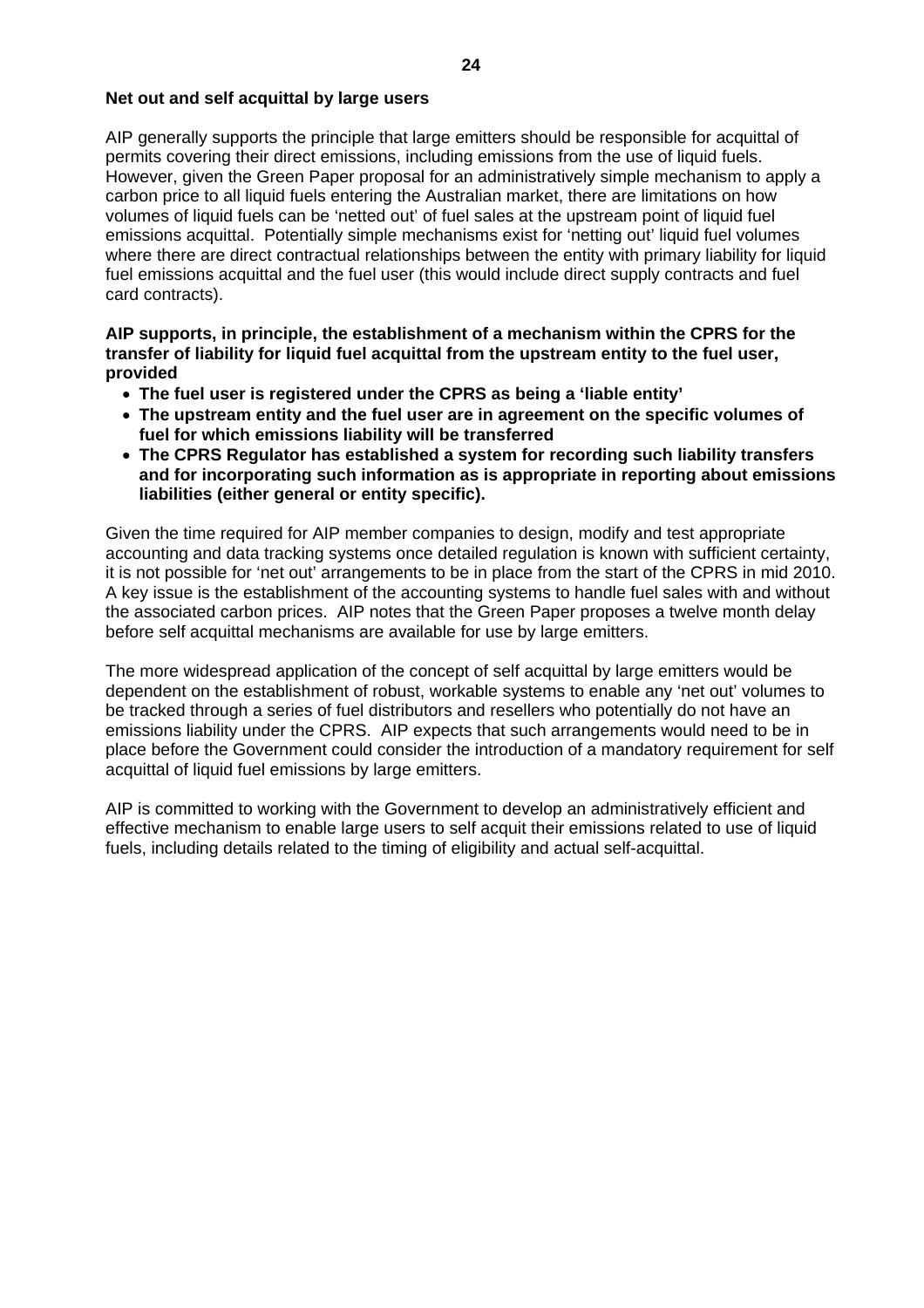#### **Coverage - Key Conclusions**

- All Kyoto protocol gases should be covered where it is administratively efficient to do so.
- An upstream point of acquittal for liquid fuels is the most administratively efficient option, with the point of acquittal for all liquid fuels being the point at which fuel excise is imposed on fuels entering the Australian market. This approach will ensure that all liquid fuels used in Australia are subject to an appropriate carbon price.
	- o This approach should apply to liquid fuels used for stationary and transport purposes
	- o All fuels produced in Australia as well as all fuels imported into Australia should be covered by this approach, subject to specified exemptions for very small volumes of imported fuels where it is clear those imported fuels will not enter the general Australian fuels market
- In principle, large emitters should be responsible for the emissions associated with the liquid fuels they use, however, given the Government's preferred approach of upstream acquittal for liquid fuels, liquid fuel self-acquittal by large users should be subject to the establishment of appropriate mechanisms to enable the emissions liability to be transferred from the fuel supplier to the fuel user, and the liability transfer recorded by the CPRS Regulator
	- $\circ$  These mechanisms would be dependent on fuel suppliers being able to set up the necessary accounting etc systems to track fuel sales without carbon prices, and there being clearly established links between sales by fuel suppliers and fuel used by large emitters.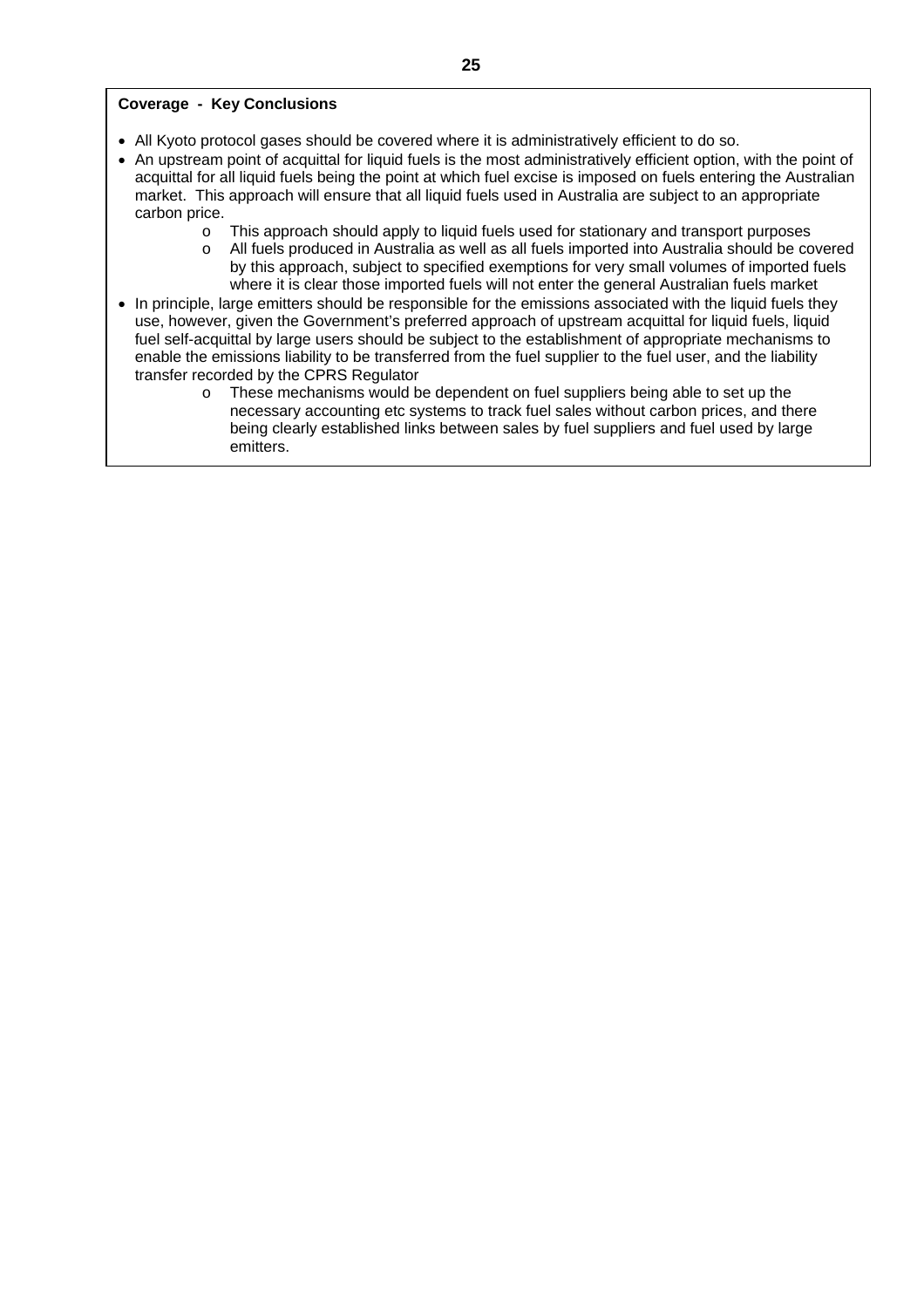# <span id="page-25-0"></span>**4 FUEL EXCISE OFFSETS (Green Paper Chapter 2)**

The Green Paper proposes to offset the impact of carbon prices on some liquid fuel users for various periods of time by providing a 'cent for cent' reduction in the fuel excise rate for those liquid fuel users:

- Motorists will have fuel excise reduced by the amount of the carbon price for three years.
- Heavy vehicle road users whose effective excise is limited to the value of the Road User Charge (RUC) will be assisted by removing the impact of the carbon price from their fuel use for one year.
- Some industries (fishing and agriculture) which are not subject to a net excise will also be assisted by removing the impact of the carbon price from their fuel use for three years.

A key issue is how the carbon costs that are associated with each fuel sale will be matched to the reduction of fuel excise and/or the rebate of the carbon price through fuel tax credits for business users. Given the government's commitment is a "cent for cent" offset there are challenges in the exact delivery of this commitment, particularly how to adjust the excise rate frequently enough to match the carbon cost that would be paid at the bowser.

At the same time, consideration will need to be given to the potential impact of the options on the Australian carbon market since emissions from liquid fuels will account for some 20+% of permits available annually.

**At this stage, there appear to be two main categories of options to provide the proposed liquid fuel excise offset:** 

- **1. Adjust the excise rate on a regular basis (say quarterly or even six-monthly) to reflect prevailing carbon costs associated with the use of that fuel, with fuel suppliers liable for upstream acquittal of emissions associated with the fuel use**
- **2. Maintain the current excise rate and hypothecate a proportion of the revenue to the CPRS account, with the Government retiring/issuing permits on the basis of the volumes of fuel reported as sold for excise purposes.**

In discussions with Government and industry stakeholders, other options may be identified for further consideration.

# **1. Adjust the excise rate and include carbon costs in fuel sales**

The fuel excise legislation has been developed on the basis that the same excise rate will apply to all fuel of that type (eg petrol) sold into the Australian fuels market. This provides an administratively simple, yet robust mechanism to apply excise to all fuel sales and to minimise the risk of fuel entering the Australian market without having paid excise. Where the Government has provided excise concessions to categories of business users (eg heavy vehicles, off-road users), these concessions are provided by way of fuel tax credits that are claimable through the BAS system generally on a monthly or quarterly basis.

In developing a CPRS excise offset mechanism based on the option of reduction in the excise rate, the Government would need to establish a mechanism for adjusting the excise rate in line with movements in the carbon costs associated with the use of that fuel. Issues to be considered would be:

- $\circ$  How to reflect the current costs of emissions permits in the excise adjustment. This may vary depending on whether permit prices are stable or whether there is volatility in the auction and the secondary permit markets, as well as with fuel suppliers' costs of acquiring those permits.
- o Whether an acceptable proxy for current permit prices could be recent historic permit prices, or the prices of permits in the futures market.
- o The inherent delays in changes in excise rates working their way through wholesale and retail fuel market operations (for example it can take up to 2-8 weeks for fuel to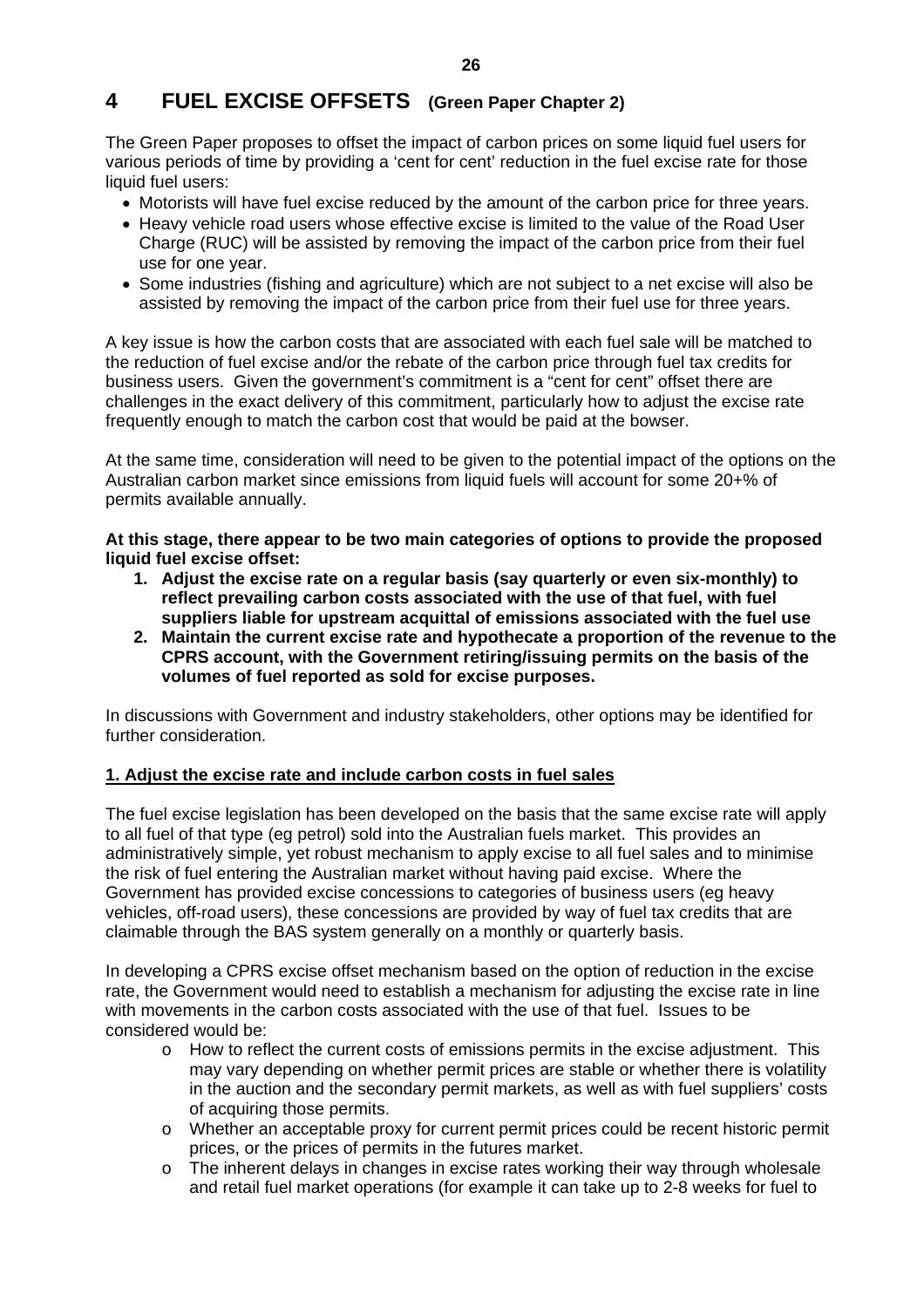move from an excise point in the fuel supply chain to a retail customer, particularly in regional Australia).

<span id="page-26-0"></span>It will also be essential to maintain the concept of a single excise rate for each fuel. Fuel suppliers have no way of segmenting a particular fuel in terms of sales for particular end uses. Given this situation, it would be necessary to establish a new single excise rate and then provide appropriate adjustments in the rates of fuel tax credits to each category of business fuel user in a way that maintains the same net excise outcome as at present, as well as provides an offset, where promised, for the embedded carbon costs associated with the use of that fuel. In some cases this will mean that fuel tax credits will need to exceed the amount of excise paid, a situation which will necessitate a change in the fuel tax credits legislation.

While this option has the benefit of maintaining the integrity of the carbon market, it is unlikely to offer an exact 'cent-for-cent' reduction in excise to offset the carbon cost of the fuel emissions. It seems unlikely that quarterly or six-monthly adjustments in fuel excise rates would enable the Government to accurately deliver a cent-for-cent offset of fuel excise for the carbon price related to the use of that fuel, unless the carbon permit prices remained very stable for long periods of time.

# **2. Maintain current excise rate (as inclusive of carbon costs) and Government retire/issue permits**

The alternative CPRS excise offset mechanism is based on the option of maintaining the current excise rate, with the Government clearly indicating that this 'fuel charge' comprises the relevant carbon costs associated with the use of the fuel as well as an appropriately reduced fuel excise. (The Government could regularly publish details of the components of the 'fuel charge' to provide transparency of excise reductions and transfer of funds to the CPRS account.) Once the Government has collected the 'fuel charge' revenue from fuel excise remitters (in most cases this occurs weekly) the Government would transfer the relevant amount (ie the relevant carbon costs for the use of that fuel) to the CPRS revenue account, and the Government would retire the appropriate number of emissions permits based on fuel volumes reported by excise remitters.

This approach would allow for exact cent-for-cent matching between excise rate adjustments and carbon costs for fuel use on the basis of individual fuel sales to customers. It would also avoid the multiple complexities associated with setting and adjusting excise rates and flowing those changes through to the bowser. In some cases the fuel tax credits arrangements would need to be adjusted to ensure that each category of business users received the relevant ongoing concessions under the fuel tax credits legislation as well as the assistance offered under the CPRS Green Paper.

This option would clearly reduce the number of emissions permits available for trading in the carbon market until the time when the Government terminated the various excise offset concessions under the CPRS. As such, it would constrain liquidity in the carbon market and limit the development of secondary carbon markets in Australia.

Another approach (under option 2) which would enable the liquid fuel suppliers and large users to participate in the carbon market would be for the Government to issue permits to those parties who are upstream liquid fuel emissions acquitters (or who are large users who are self acquitting emissions permits). These permits issued by the Government would be based on excise remittance fuel volumes, at a fixed price equal to the excise offset. These parties would still have a liability to acquit emissions permits based on their fuel sales/use, but would also be able to trade those permits in the carbon market if they wished. AIP notes that the issue of such a significant number of permits at 'fixed' prices, even though those prices are expected to reflect price movements in the carbon market, warrants further consideration since this could have some impact on carbon market dynamics and future permit prices.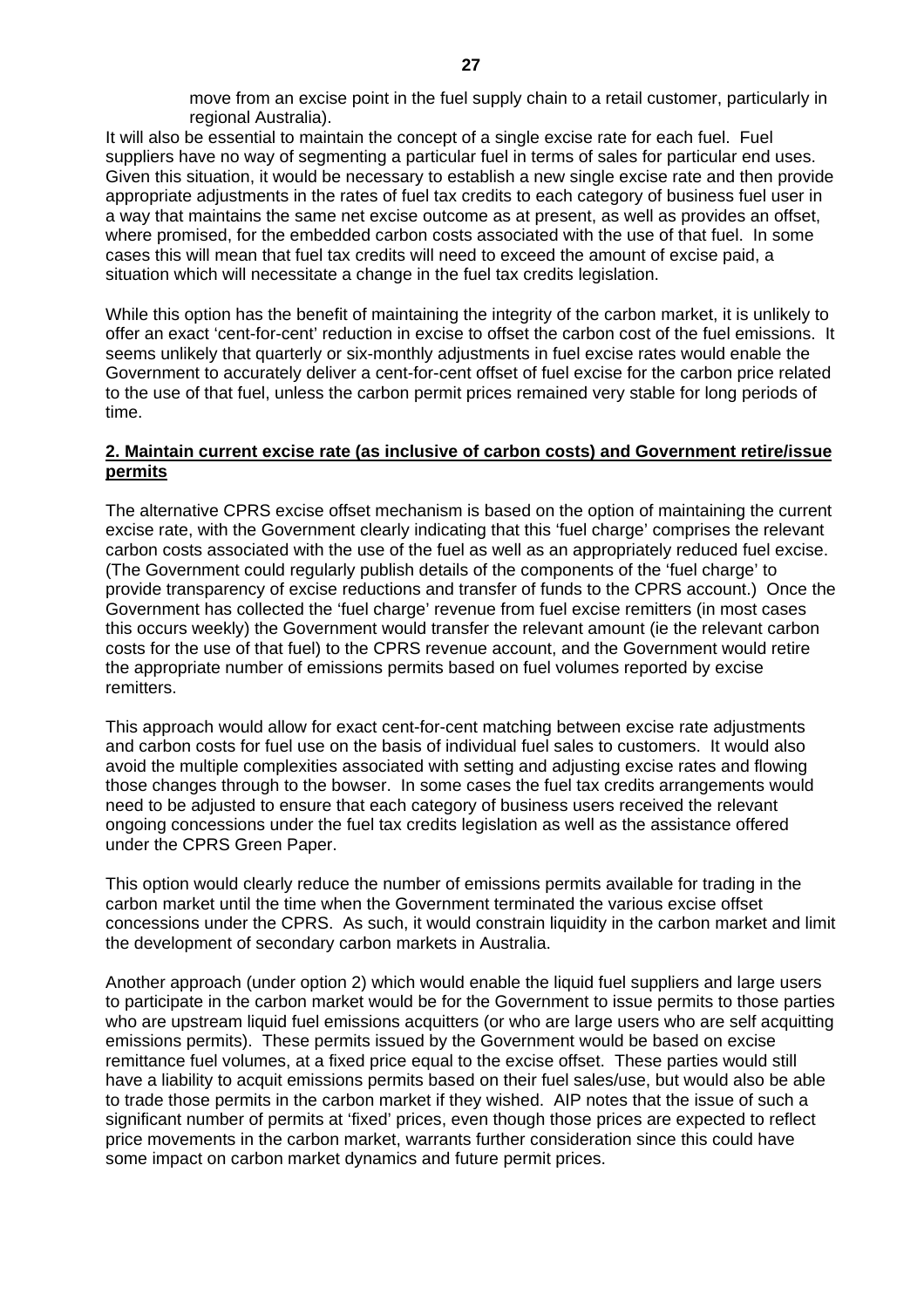#### <span id="page-27-0"></span>**Other considerations**

At this stage AIP has only given consideration to the workability of these options in relation to petrol and diesel. Since some other liquid fuels (eg jet fuel, fuel oil) do not appear to be subject to the cent-for-cent excise offset, it may be possible for those fuels to be subject to point of acquittal liabilities in the normal way.

Detailed consideration will also need to be given to how these excise offset arrangements impact on the current and proposed excise treatment of alternative fuels including LPG and biofuels. To the extent that excise rates and fuel tax credits are adjusted to implement the fuel excise offsets proposals, careful consideration will need to be given to how those changes need to flow through the energy grants credits arrangements to biofuels etc. This will include maintaining the current approach to fuel based and user category concessions applied through the energy grants credits arrangements. In addition there may be implications arising from changes to current price differentials between various fuels. As some of these issues are likely to be considered as part of the Henry Taxation Review, it will be essential that the Taxation Review considerations are identified at an early stage and that appropriate recommendations/actions are fed into the CPRS process sufficiently early to enable all the relevant rules to be established well before the mid 2010 start of the CPRS.

AIP expects to have further discussions with the Department of Climate Change and Treasury on the details of the potential options for delivering the excise offset concessions to fuel users, and will provide further comments on the workability of the options when more details are available.

#### **Fuel Excise Offsets - Key Conclusions**

- The Government has proposed to offset the impact of carbon prices on some liquid fuel users for various periods of time by providing a 'cent-for-cent' reduction in the fuel excise rate for those liquid fuel users
- The key issues are how to exactly match the fuel excise reduction with the expected daily fluctuations in the carbon permit price, and how to adjust the excise rate frequently enough to match the carbon price movements at the bowser. Consideration will also need to be given to how options to deliver the excise offset will impact on the development of the Australian carbon market, and liquidity in that market
- Potential options for delivering the excise offset are
	- o Adjust the excise rate on a regular, and frequent, basis to reflect the prevailing carbon costs associated with the use of those liquid fuels, with fuel suppliers being liable for upstream acquittal of those fuel emissions
	- o Maintain the current fuel excise rate, with Government hypothecating a portion of the excise revenues to the CPRS fund, and the Government retiring the appropriate number of emissions permits associated with the fuel use.
- Both options would require consideration of adjustments to the fuel tax credits and the energy grants credits which are paid to various businesses to establish their net excise liability related to fuel use
- The Henry Taxation Review considerations of the fuel excise arrangements will also need to be finalised at an early stage in order to be integrated into the CPRS design features for an orderly start of the CPRS in mid 2010.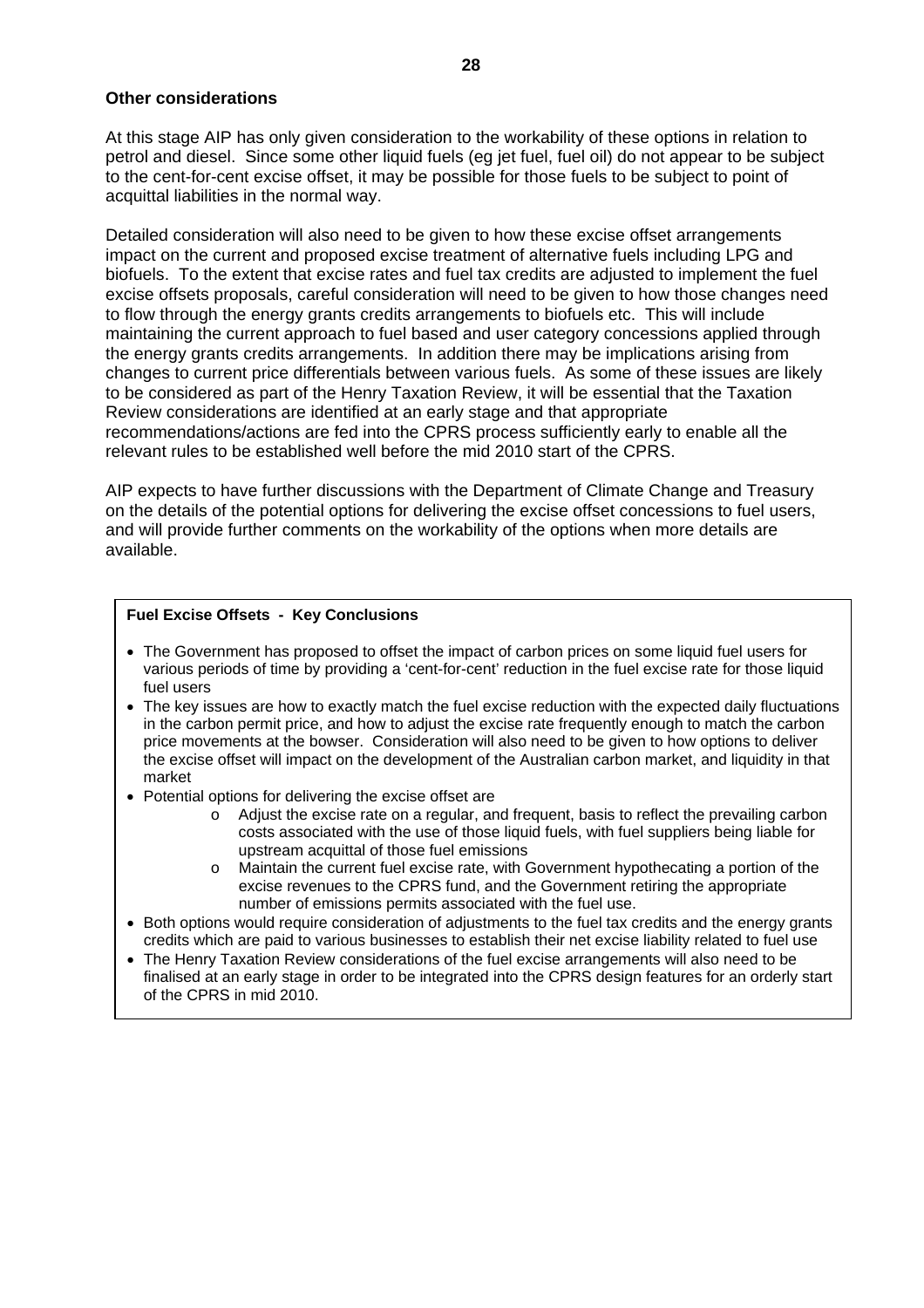# <span id="page-28-0"></span>**5 OTHER CPRS DESIGN FEATURES**

# **Carbon Market (Green Paper Chapter 3)**

AIP supports the preferred positions set out in boxes 3.1 to 3.6 of the Green Paper on the carbon market covering the nature of carbon permit, who can hold permits, banking and borrowing, etc. In particular, AIP supports the proposals for:

 $\circ$  borrowing to be limited to 5% of liable parties' obligations, but suggests that a more flexible approach may need to be taken in the first year or two of the operation of the CPRS given the very large numbers of permits that fuel suppliers may need to acquit to cover fuel use emissions.

# **Reporting (Green Paper Chapter 5)**

AIP supports the preferred positions set out in boxes 5.1 to 5.15 of the Green Paper on the arrangements for emissions reporting.

**In particular, AIP strongly supports the need for the CPRS reporting rules to incorporate the relevant parts of the fuel excise legislation and Regulations etc, as well as the equivalent parts of the Customs legislation and Regulations.** AIP proposes that the design of this mechanism be based on 'calling up' the relevant parts of the other legislation and Regs etc, rather than attempting to replicate the excise and customs legislation provisions in the CPRS legislation package. This approach will avoid the development of a significant package of legislation and Regulations etc, as well as avoid future administrative problems if one legislation package is amended without similar changes to the other legislation packages.

The relevant Excise and Customs legislation provisions cover volumetric measurement, reporting, and assurance, and will need to be reflected in all of these aspects of the CPRS. In light of the Government's preferred position on liquid fuel point of acquittal, similar considerations will need to be given to these same aspects in the NGERS legislation to maximise administrative efficiency and minimise duplication of effort. It is expected that the detailed NGERS arrangements will be thoroughly tested this financial year and may identify fine tuning issues in mid-to-late 2009 which are likely to be essential for a smooth start to the CPRS in 2010.

**AIP is also of the view that careful consideration will need to be given to how emitters are expected to report emissions associated with fuels which are subject to an upstream point of acquittal.** In the case of liquid fuels, it is clearly envisaged that fuel users are likely to use some fuels for which the carbon emissions have been acquitted by the fuel supplier, and some fuels for which the fuel user has assumed an emissions liability. In such cases it will be necessary for the emissions reporting template to require either

- Scope 1 emissions to be separated into subcategories based on whether emissions have been acquitted upstream on not, or
- Scope 2 emissions to include emissions associated with fuels used which have been subject to upstream emissions acquittal (as in the case of liquid fuels).

This issue will need to be clarified quickly and addressed in possible changes to NGERS reporting requirements so that there are not different reporting requirements for NGERS and the CPRS.

It is AIP's view that all entities having a liquid fuel liability should be required to submit emissions reports assured by an accredited third party, not just larger emitters/liable parties (see the Green Paper preferred position 5.10). This approach is not expected to lead to additional effort or 'redtape' for smaller companies as all companies who have an upstream liquid fuels liability will have had financial audits and ATO audits covering their excise remittance data and reporting. In this context, AIP believes it is essential for the results of these excise related audits to be recognised by any other party brought in (either by the liable entity or the CPRS Regulator) to assure the remainder of the data submitted to the CPRS Regulator.